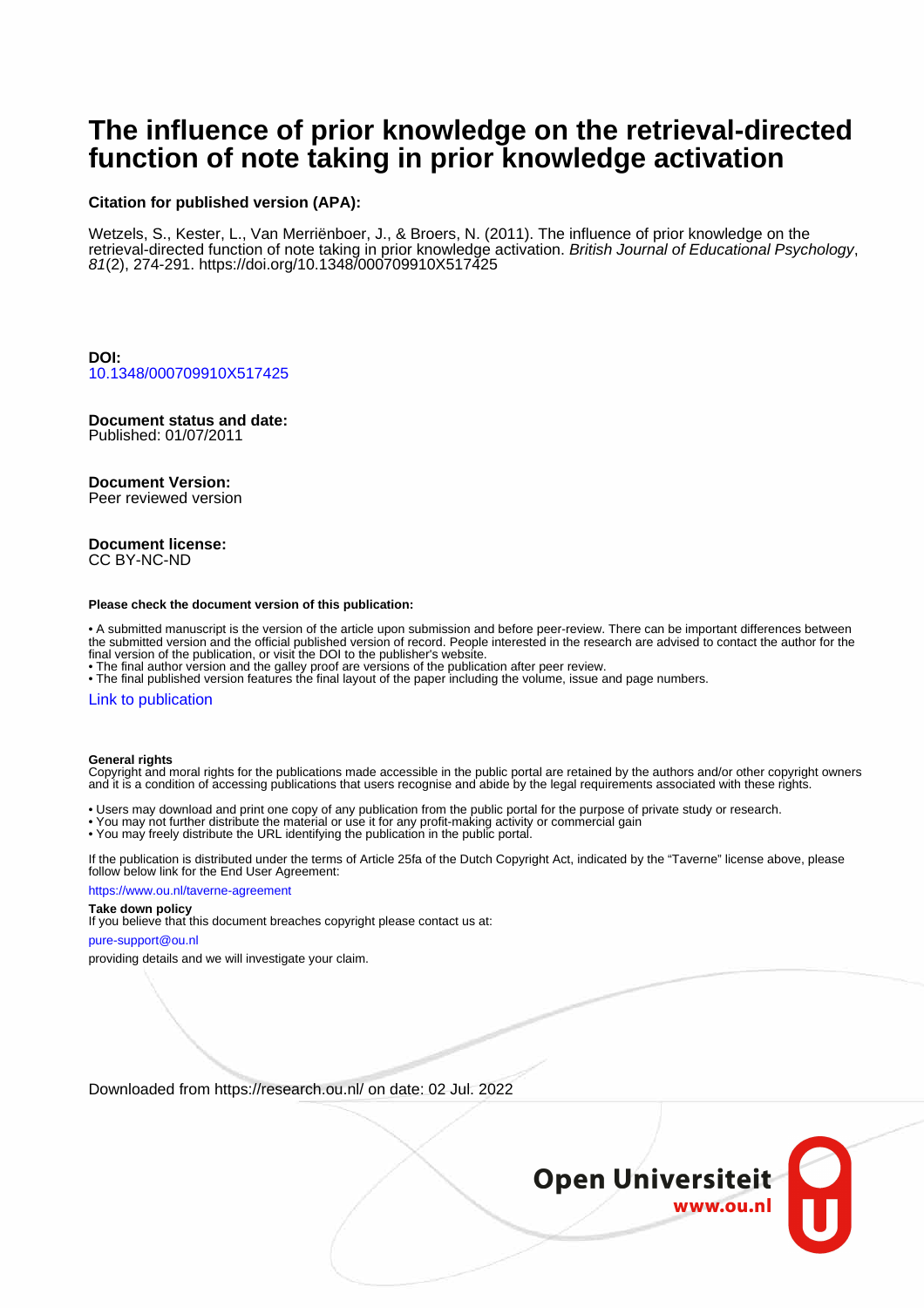Note taking and prior knowledge activation 1

Running head: Note taking and prior knowledge activation

The influence of prior knowledge on the retrieval-directed function of note taking in prior knowledge activation

Sandra A. J. Wetzels<sup>1\*</sup>, Liesbeth Kester<sup>1</sup>, Jeroen J. G. van Merriënboer<sup>1,2</sup>, and Nick J. Broers<sup>3</sup>

<sup>1</sup>Centre for Learning Sciences and Technologies / Netherlands Laboratory for Lifelong Learning, Open Universiteit in the Netherlands, Heerlen, The Netherlands

<sup>2</sup>School of Health Professions Education, Maastricht University, Maastricht, The Netherlands

<sup>3</sup>Department of Methodology and Statistics, Maastricht University, Maastricht, The Netherlands

Word count (exc. figures/tables): 6573 (excluding abstract and references)

\*Requests for reprints should be addressed to Sandra Wetzels, P.O. Box 2960, 6401 DL Heerlen, The Netherlands (e-mail: sandra.wetzels@ou.nl).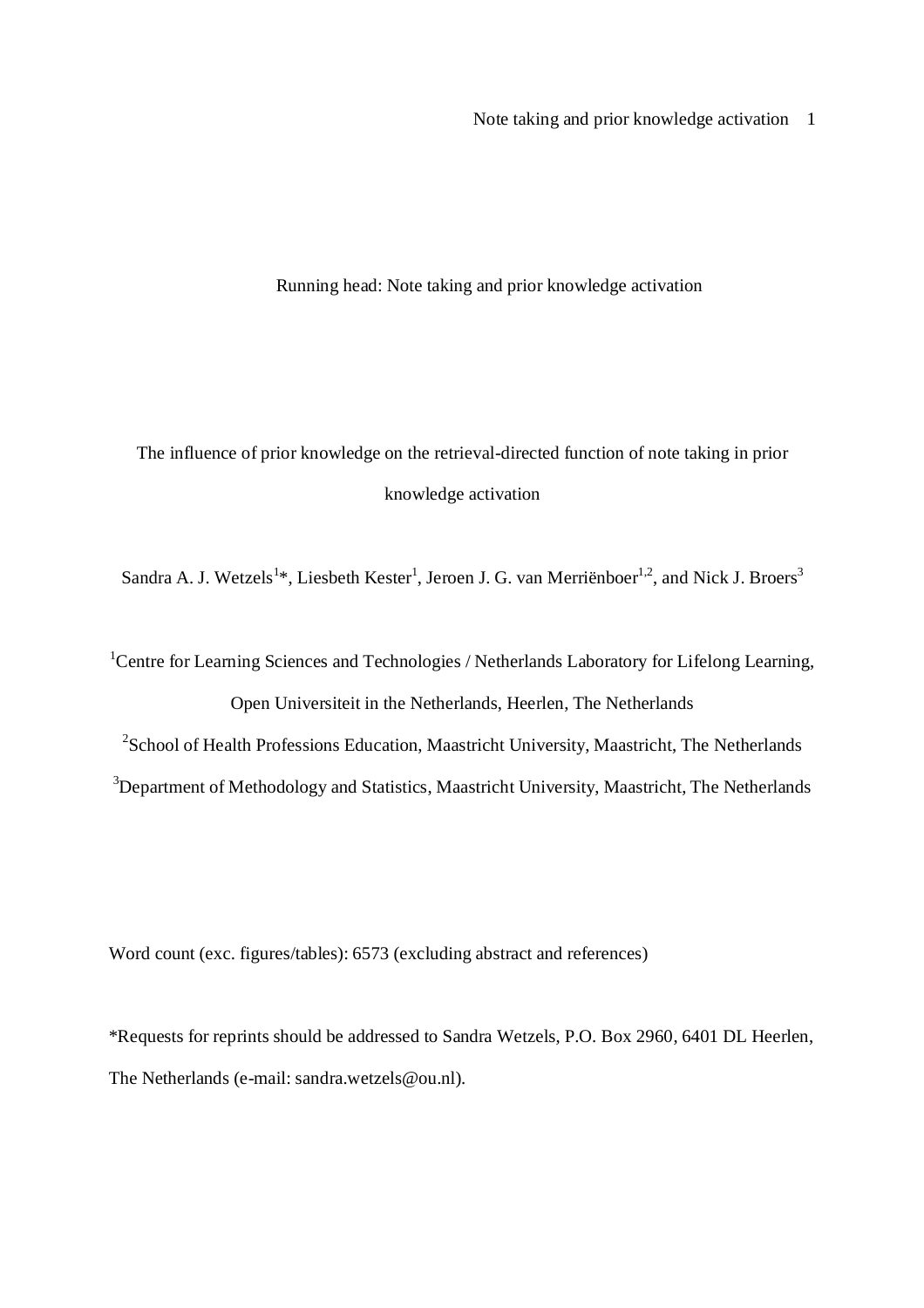**Background.** Prior knowledge activation facilitates learning. Note taking during prior knowledge activation (i.e., note taking directed at retrieving information from memory) might facilitate the activation process by enabling learners to build an external representation of their prior knowledge. However, taking notes might be less effective in supporting prior knowledge activation if available prior knowledge is limited.

**Aims.** This study investigates the effects of the retrieval-directed function of note taking depending on learners' level of prior knowledge. It is hypothesised that the effectiveness of note taking is influenced by the amount of prior knowledge learners already possess.

**Sample.** Sixty-one high school students participated in this study. A prior knowledge test was used to ascertain differences in level of prior knowledge and assign participants to a low or a high prior knowledge group.

**Method**. A 2 x 2 factorial design was used to investigate the effects of note taking during prior knowledge activation (yes, no) depending on learners' level of prior knowledge (low, high) on mental effort, performance, and mental efficiency.

**Results.** Note taking during prior knowledge activation lowered mental effort and increased mental efficiency for high prior knowledge learners. For low prior knowledge learners, note taking had the opposite effect on mental effort and mental efficiency.

**Conclusions.** The effects of the retrieval-directed function of note taking are influenced by learners' level of prior knowledge. Learners with high prior knowledge benefit from taking notes while activating prior knowledge, whereas note taking has no beneficial effects for learners with limited prior knowledge.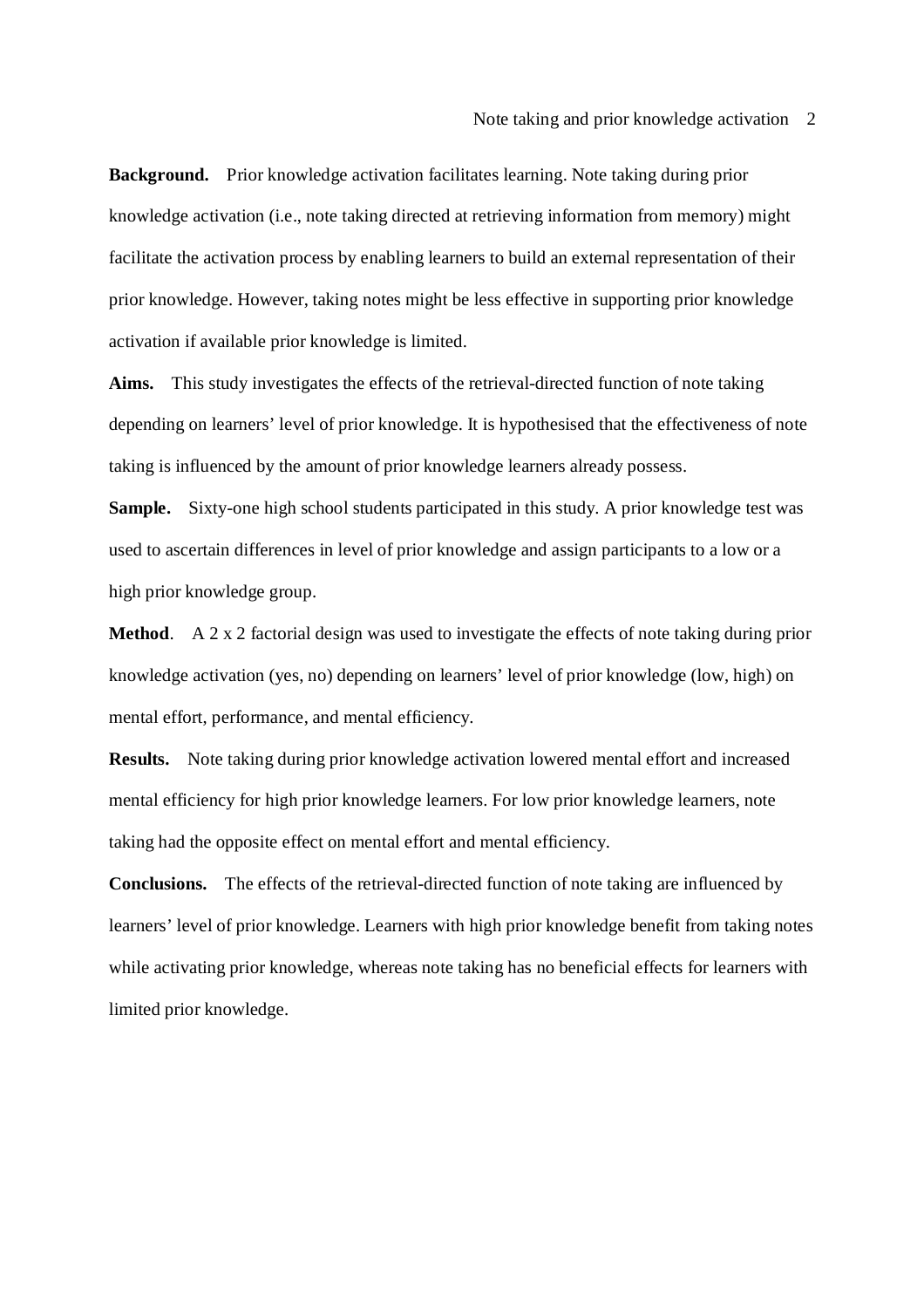# The Influence of Prior Knowledge on the Retrieval-Directed Function of Note Taking in Prior Knowledge Activation

Prior knowledge activation has a strong positive impact on learning. Schmidt (1982), for example, activated students' prior knowledge by means of problem analysis. Students were asked to explain the problem of osmosis (i.e., swelling and shrinking of a red blood cell in pure water and a salt solution) in terms of an underlying process, principle, or mechanism. When formulating hypotheses regarding the problem of osmosis, students relied on their prior knowledge to account for the observed phenomena. Students who activated prior knowledge showed superior recall and transfer as compared to students who did not activate prior knowledge. Prior knowledge activation – in this case by means of problem analysis – functioned as a bridge between existing prior knowledge and knowledge still to be acquired. This facilitated the integration of new knowledge into already existing knowledge structures resulting in higher recall and better understanding of new information.

The present study explores the effects of note taking during prior knowledge activation. More specifically, it is investigated if and how note taking during prior knowledge activation influences the activation process and learning, taking learners' levels of prior knowledge into account. The structure of this introduction is as follows. First, the facilitative effects of prior knowledge activation on learning are described. Second, traditional note taking research is shortly described and the differences with note taking as operationalised in the present study are emphasised. Finally, it is hypothesised how note taking during prior knowledge activation may facilitate the activation process and learning, and how the effects of note taking are influenced by learners' levels of prior knowledge.

#### Prior Knowledge Activation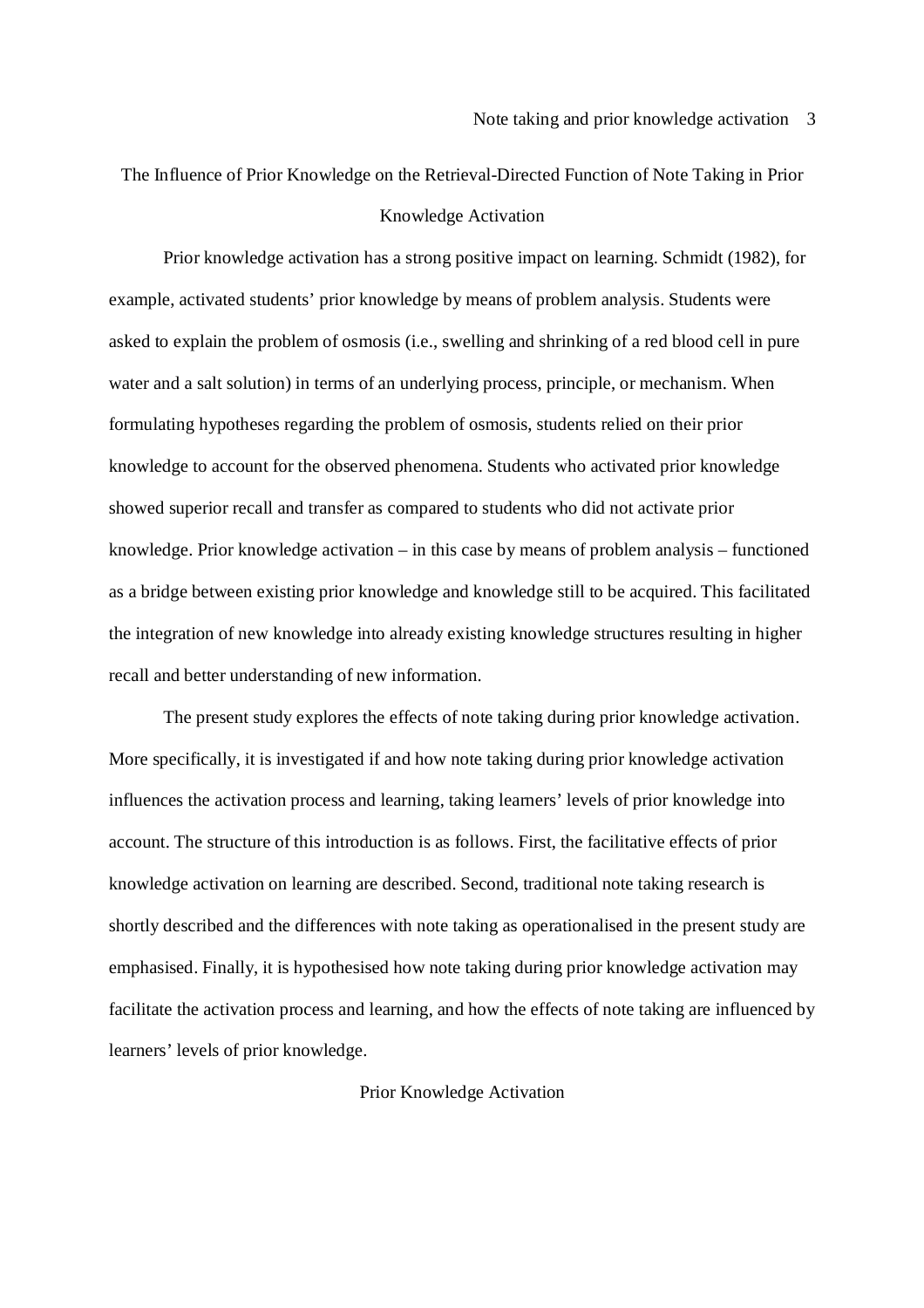In line with Schmidt (1982), many studies have provided evidence for the facilitative effects of prior knowledge activation on learning (e.g., Chi, de Leeuw, Chiu, & LaVancher, 1994; De Grave, Schmidt, & Boshuizen, 2001; Goetz, Schallert, Reynolds, & Radin, 1983; Machiels-Bongaerts, Schmidt, & Boshuizen, 1995). Prior knowledge activation involves the transfer of available knowledge from long-term memory to working memory. If new, potentially meaningful information is related to the assimilative context of existing knowledge held in working memory, this information can be integrated in the existing knowledge base. This results in the elaboration and refinement of the existing knowledge base, with beneficial effects on recall and understanding (Mayer, 1979). So, the availability of prior knowledge is not sufficient to achieve higher learning outcomes. This knowledge should be retrieved and activated in order to establish relationships between existing knowledge and new information.

The way in which knowledge is represented in memory influences how easily, accurately, and efficiently knowledge can be retrieved and activated. Important units of knowledge are concepts. A concept is a general idea about an object (e.g., apple) constructed by means of abstraction that is related to other concepts (e.g., fruit, banana, green). According to network models, concepts are stored as nodes with links between nodes representing relations between concepts. This interconnected pattern of nodes enables learners to meaningfully organise knowledge contained in the connections among the various nodes. If prior knowledge is activated, specific nodes in the network are activated. This activation can easily spread to other connected nodes. The more often particular links between nodes are used, the stronger these links become. As a result of frequent use, learning takes place through strengthening of connections. In addition, the network provides a framework in which new information can be integrated. This framework facilitates learning because it offers the opportunity to establish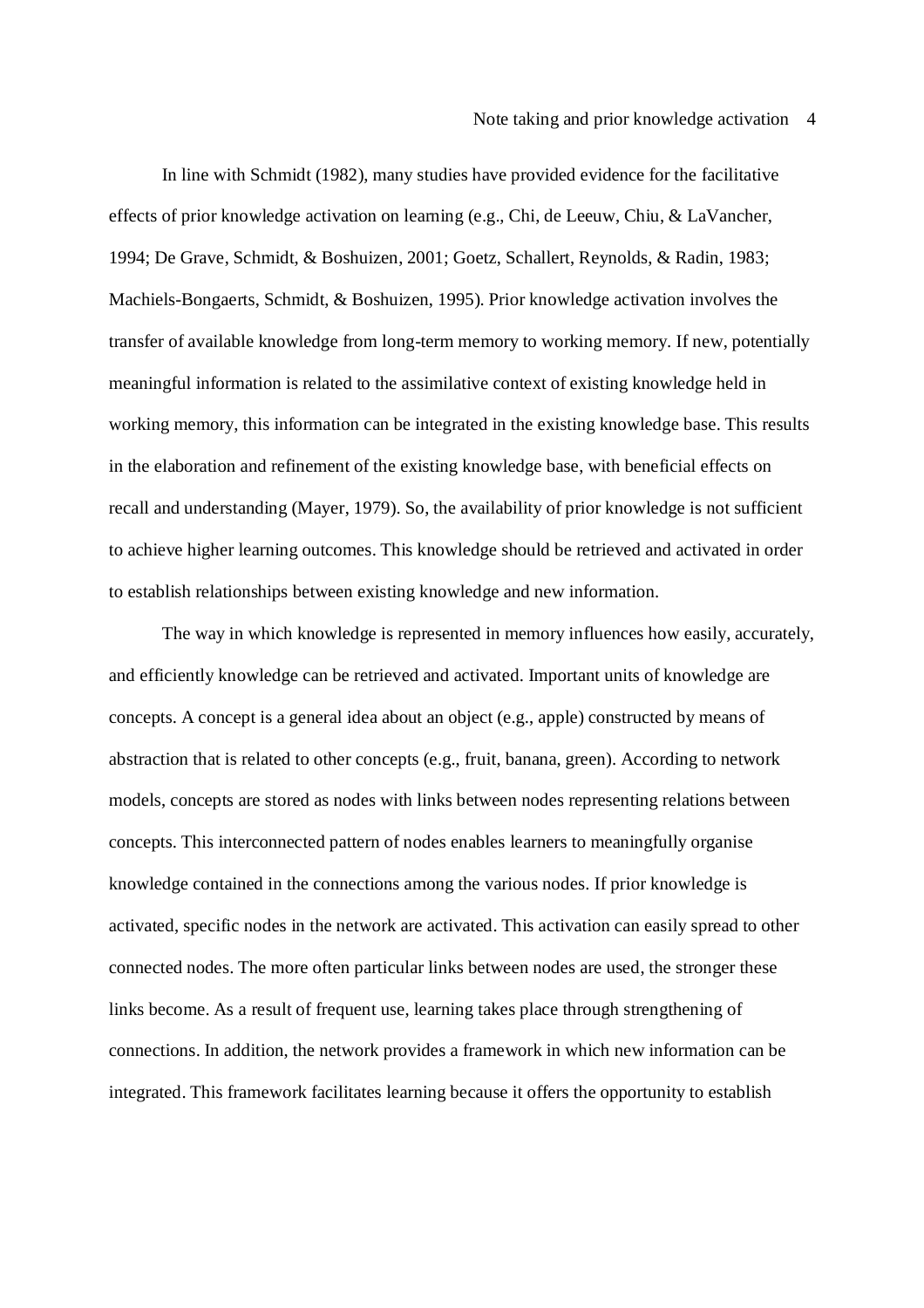connections between new information and previous experiences (i.e., nodes). The richer the integrated framework, the higher the chance that new information can be connected to already existing knowledge, enhancing both recall and transfer of knowledge (Anderson, 1983).

## *Prior Knowledge Activation Strategies*

There are different strategies that can be used to activate learners' prior knowledge. Problem analysis, for example, is a strategy in which learners collaboratively activate their prior knowledge when constructing explanations for a presented problem (e.g., De Grave et al., 2001; Schmidt, 1982). This is comparable to self-explanation in which learners generate explanations to themselves using their prior knowledge (Chi et al., 1994). Another strategy that is frequently used in prior knowledge activation is mobilisation where learners are explicitly encouraged to bring to mind all knowledge they have in a certain domain (Peeck, 1982). Mobilisation is considered a bottom-up strategy; it serves a broad stage setting function that provides learners with a relevant context in which new information can be integrated (Peeck, van den Bosch, & Kreupeling, 1982). Because of this bottom-up stage setting function, mobilisation is a useful strategy for learners regardless of their level of prior knowledge.

Machiels-Bongaerts et al. (1995) asked students to mobilise all knowledge they had about the fishery policy of the European Union and its consequences. A control group activated prior knowledge about a neutral topic. Subsequently, all students studied a text describing the effects of the restrictive EU fishery policy on a small imaginary fishermen's village. The text contained information about the background of the fishery policy and its consequences (e.g., a rise in unemployment) that were expected to correspond to the activated prior knowledge of the experimental group. Furthermore, the text contained new information (e.g., an alternative income source) that became important in light of the activated prior knowledge. The experimental group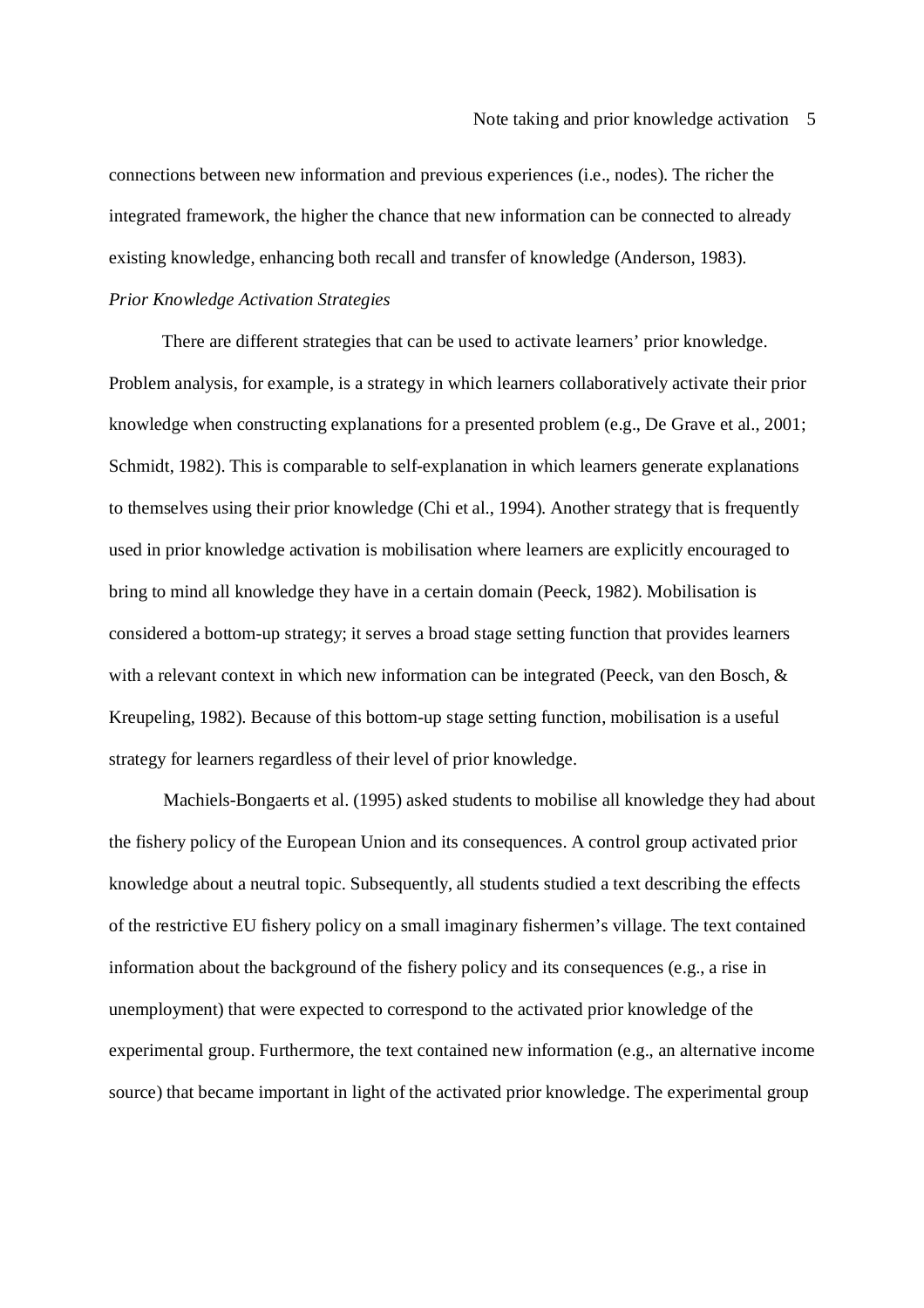outperformed the control group in recall of information from the text. This higher recall was caused by enhanced recall of both the information that was explicitly activated and the newly presented information. By establishing relations between the activated prior knowledge and the new information, the integration of the new information into the existing knowledge base is facilitated. So, mobilisation enables learners to bridge the gap between their prior knowledge and new information provided to them.

Before outlining the potentially beneficial role of note taking in prior knowledge activation, the next section describes the focus of traditional note taking research and emphasises the differences with note taking as operationalised in the present study.

#### Note Taking

In traditional note taking research, note taking is mainly perceived as a data collection procedure aimed at encoding and storing information for examination purposes. Research focused primarily on learning from taking notes while attending a lecture (e.g., Austin, Gilbert Lee, Thibeault, Carr, & Bailey, 2002; Kiewra, Dubois, Christian, McShane, Meyerhoffer, & Roskelley, 1991) or reading a text (e.g., Kobayashi, 2009; Slotte & Lonka, 1999). The *encoding* function of note taking signifies that the process of taking notes while attending a lecture or reading a text is beneficial for learning (Di Vesta & Gray, 1972). This effect is determined by comparing learning outcomes (e.g., recall, academic achievement) of learners who were allowed to take (but not review) notes while acquiring new knowledge with learning outcomes of learners who were not allowed to take notes. So, the encoding effect represents the effects of note taking *during* learning. Most studies have shown that learners who take notes reach higher learning outcomes than learners who do not take notes (e.g., Barnett, Di Vesta, & Rogozinski, 1981).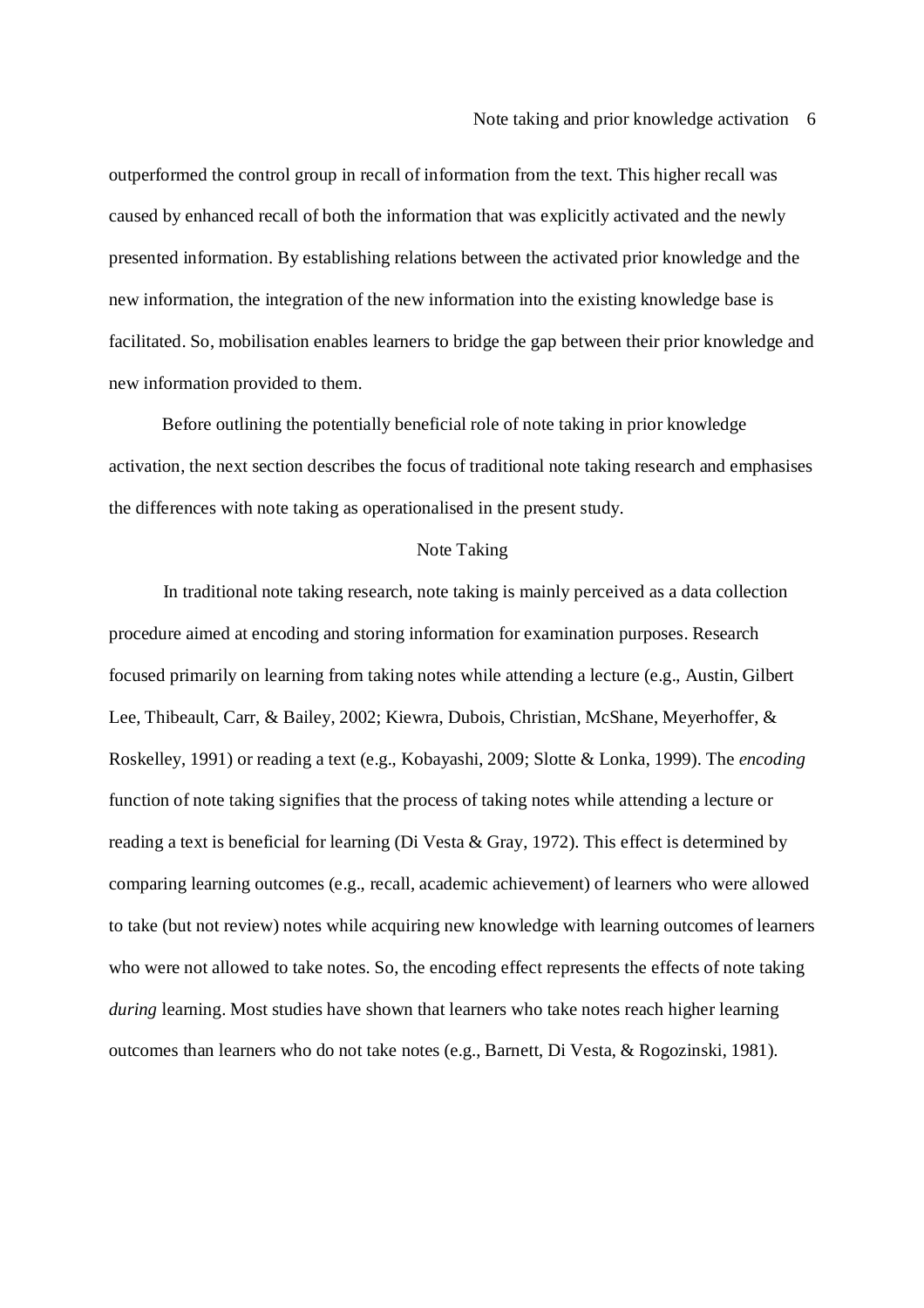Note taking can be used to organise information and establish personally relevant relations which make a lecture or text more comprehensible, facilitating learning.

Overall, the encoding effect of note taking is supported (cf., Kiewra, 1985; Kobayashi, 2005). However, some studies could not support the notion that taking notes is beneficial for learning. For example, Peper and Mayer (1978, 1986), and Kobayashi (2009) found that taking notes did not result in higher learning outcomes than not taking notes. These inconsistent findings may be related to the quality of the note taking procedures. According to Peper and Mayer (1978, 1986), note taking enhances learning if learners actively process the learning materials and relate it to their prior knowledge. However, learners often take notes that represent a verbatim account of the learning materials in which no personally relevant relations are established. In these situations, note takers may not show higher learning outcomes than learners who did not take notes.

In addition to the encoding function, note taking has traditionally been assigned an *external storage* function that indicates that having notes available for review after attending a lecture or reading a text is beneficial for learning (Di Vesta & Gray, 1972). The external storage function is determined by comparing learning outcomes of learners who reviewed their notes with learning outcomes of learners who did not review their notes. So, the external storage function represents the effects of note taking *after* learning. Overall, the external storage function of note taking is supported. Kiewra (1985) analysed 22 studies of which 17 studies supported the external storage function; learners who reviewed their notes reached higher learning outcomes than learners who did not review their notes.

In this study, the effects of note taking are investigated in a context that differs from traditional note taking research in several respects. First, the effects of note taking are not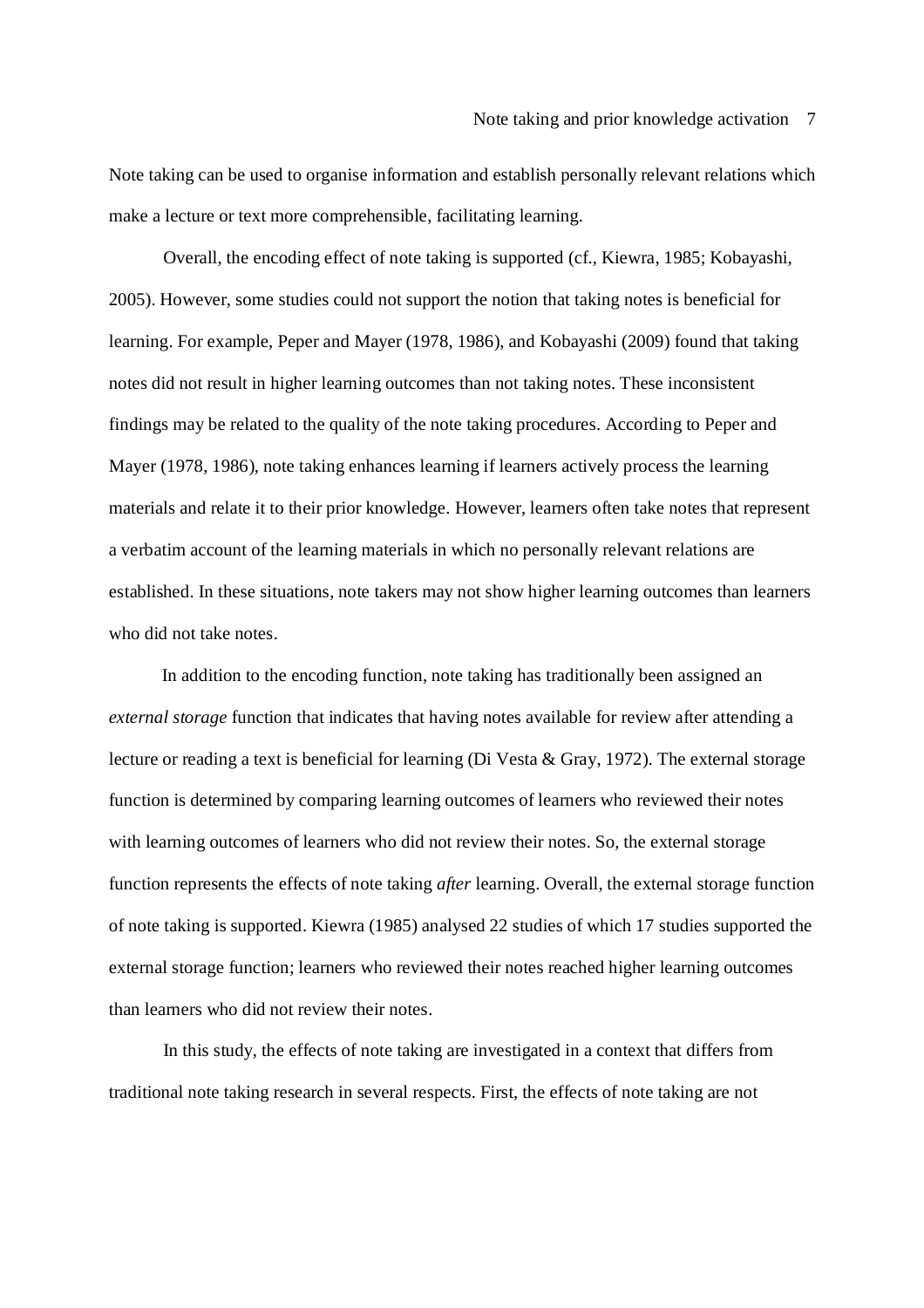investigated in the context of learning from a lecture or a text but in the context of prior knowledge activation. More specifically, it is investigated if and how note taking may support the activation process and subsequent learning. Second, note taking is not assumed to serve an encoding or external storage function. Prior knowledge is already encoded in long-term memory and therefore, note taking has no encoding function. In addition, learners are not given an opportunity to review their notes, so note taking also does not have an external storage function. In this study, note taking only serves a *retrieval-directed* function. By means of taking notes, the retrieval of information from long-term memory to working memory is facilitated. Third, traditional note taking research studied the effects of note taking during and/or after learning. In contrast, in this study, the effects of note taking *before* learning are investigated. Learners take notes to externally represent their prior knowledge before they are provided with learning materials.

### The Retrieval-Directed Function of Note Taking

How can note taking be used to support retrieval during prior knowledge activation? When considering the effects of prior knowledge activation, working memory is an important factor. Learners can hold about seven elements at a time in working memory (Baddeley, 1992). When required to simultaneously process elements, the capacity of working memory is even more severely limited to about three elements (Van Merriënboer & Sweller, 2005). This implies that there are limits on the amount of information (i.e., the number of nodes) that can be simultaneously activated and processed. Learners might be overwhelmed by the activation process leading them to experience cognitive overload. If learners are overloaded, the activation process will be hampered because there is not enough capacity to activate all elements in the existing knowledge base (Van Merriënboer & Sweller, 2005). Cognitive overload might be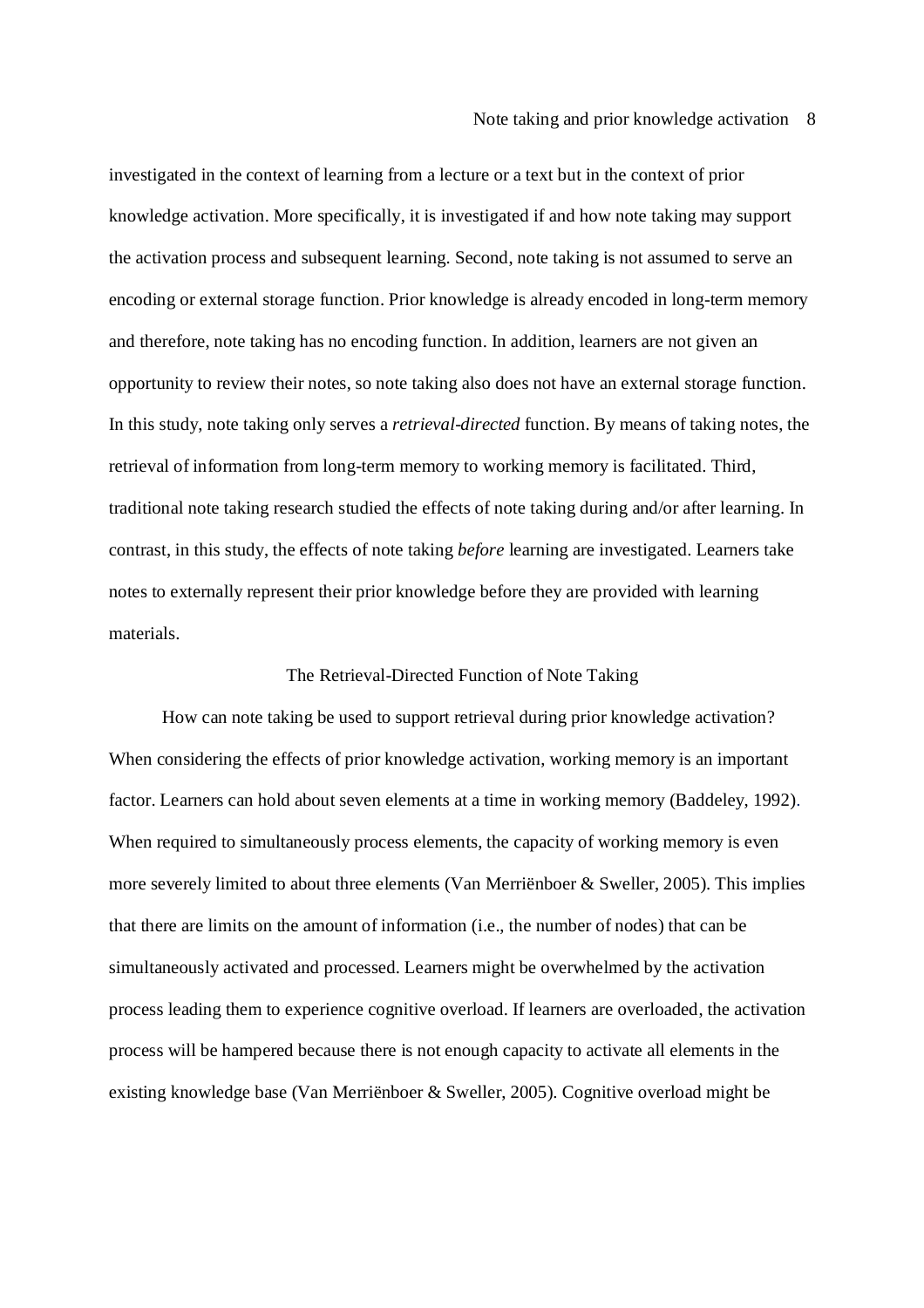prevented if learners build an external representation of their prior knowledge by taking notes. When note taking is used this way, it serves a retrieval-directed function because, aided by the notes, learners can retrieve and thus activate more concepts than they could do without the notes. In addition, learners can relate concepts to one another and thereby create an organising framework of their prior knowledge without having to keep all concepts active in working memory. This facilitates the activation process by reducing the load imposed on working memory during prior knowledge activation. When confronted with new materials, learners can hold the (re)organised framework in working memory and use it to integrate new material into the framework, which facilitates learning.

The retrieval-directed function of note taking is expected to facilitate the process of prior knowledge activation by reducing the load imposed on working memory. However, the supporting effects of note taking might be influenced by learners' levels of prior knowledge. Taking notes is assumed to be less effective if learners have only limited relevant prior knowledge in a domain (i.e., material is unfamiliar). For these learners, knowledge is not meaningfully organised, because their knowledge is not yet represented in an interconnected pattern of nodes (Anderson, 1983). This makes it difficult for them to build a coherent external representation by taking notes, because they cannot distinguish relevant from irrelevant concepts or draw relations between concepts (Anderson, 1977). Therefore, note taking is not expected to have beneficial offloading effects on working memory for learners who have only limited prior knowledge in a certain domain.

In sum, the main goal of this study is to investigate the effects of retrieval-directed note taking in prior knowledge activation for learners with different levels of prior knowledge. It is hypothesised that the effectiveness of note taking is influenced by the amount of prior knowledge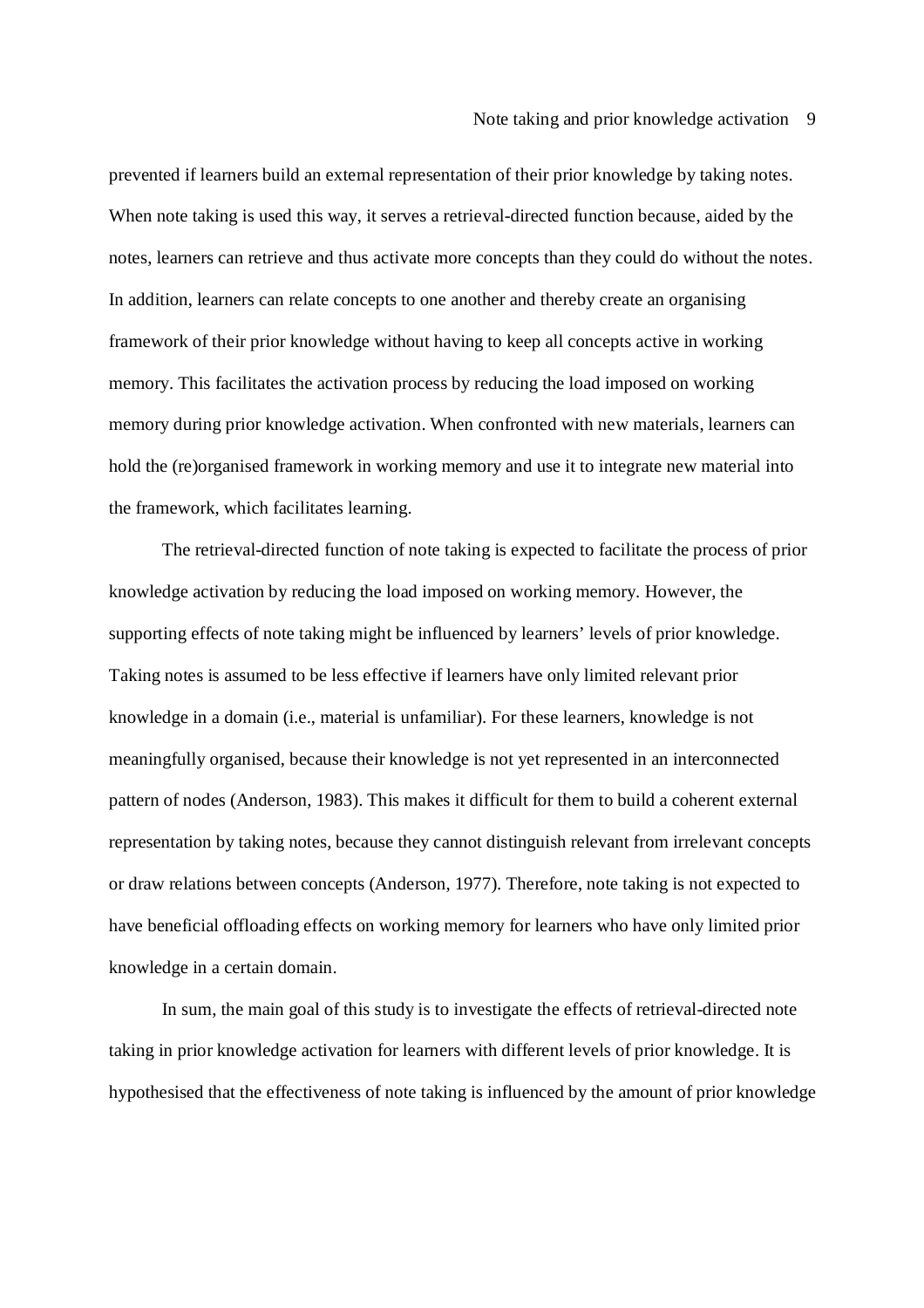learners already possess in a certain domain (i.e., biology). Learners with relatively high prior knowledge are expected to benefit from retrieval-directed note taking because externally representing their prior knowledge by means of taking notes will reduce the load imposed on working memory. This facilitates the activation process and thereby learning. In contrast, retrieval-directed note taking is not expected to have any positive effects for learners with relatively low prior knowledge. These learners are not able to build a coherent external representation of their prior knowledge and will therefore not benefit from the potentially beneficial offloading effects of taking notes on working memory.

### Method

#### *Participants*

Sixty-one students in eleventh grade (34 males and 27 females; mean age = 17.07 years,  $SD = .75$ ) participated in this study. To guarantee differences in level of prior knowledge concerning the circulatory system, students with and without biology in their final exams were asked to participate. A 2 x 2 factorial design was used to investigate the retrieval-directed function of note taking depending on learners' levels of prior knowledge. All participants completed a prior knowledge test about the circulatory system (see 'materials'). The maximum score was 12 ( $M = 5.77$ ,  $SD = 3.08$ ). Participants were assigned to a low prior knowledge or a high prior knowledge group based on the median score (value '5') of the prior knowledge test. Participants who scored below or at the median were assigned to the low prior knowledge group (*n* = 37) and participants who scored above the median were assigned to the high prior knowledge group (*n* = 24). Thus, the terms 'low prior knowledge' and 'high prior knowledge' were used in a relative sense. To test if the two prior knowledge groups differed in their level of prior knowledge concerning the circulatory system, a *t*-test was carried out. The low prior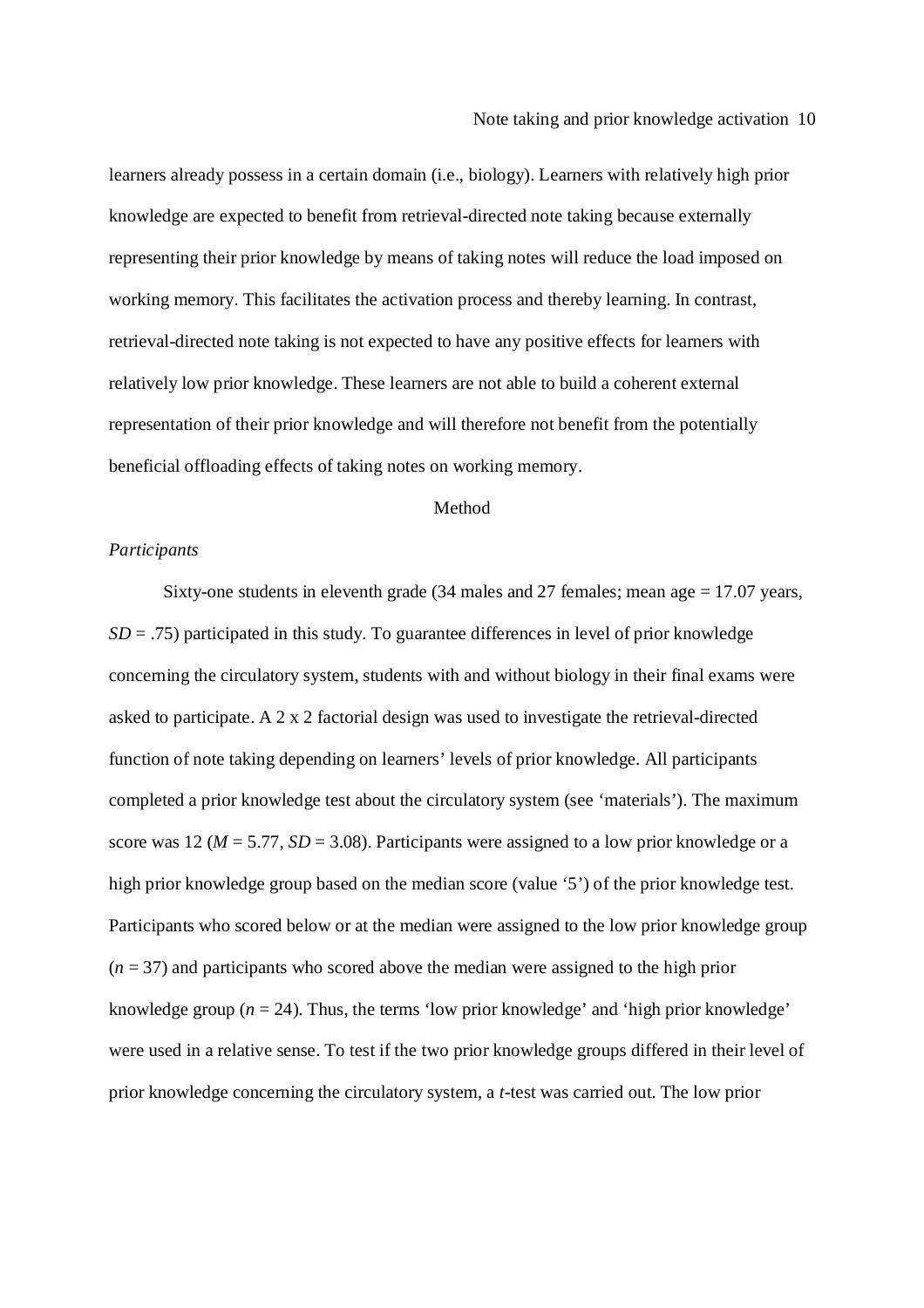knowledge group ( $M = 3.65$ ,  $SD = 1.21$ ) scored significantly lower on the prior knowledge test than the high prior knowledge group  $(M = 9.04, SD = 2.03)$ ,  $t(33.61) = -11.730, p < .001$ , Cohen's  $d = 3.23$ . Subsequently, participants were randomly assigned to two note taking conditions resulting in the following four experimental conditions: low prior knowledge/no-note taking  $(n = 17)$ , low prior knowledge/note taking  $(n = 20)$ , high prior knowledge/no-note taking  $(n = 13)$ , and high prior knowledge/note taking  $(n = 11)$ .

#### *Materials*

*Prior knowledge test*. The prior knowledge test about the circulatory system was a paperand-pencil test administered to ascertain differences in level of prior knowledge and assign participants to the low prior knowledge or the high prior knowledge group. It contained 12 multiple-choice items with four answer options that measured knowledge and understanding of the circulatory system. Six items assessed participants' prior knowledge of the structure of the circulatory system (e.g., through which blood vessels does blood flow from the leg to the heart?) and six items assessed knowledge of the functioning of the heart (e.g., what is the function of the heart valves?). One point was given for each correctly answered item on the prior knowledge test resulting in a maximum score of 12. Reliability of the prior knowledge test was  $\alpha = .77$ (Cronbach's alpha).

*Prior knowledge activation pictures.* To initiate prior knowledge activation, pictures illustrating the structure of the circulatory system and the functioning of the heart were presented. The picture used to activate participants' prior knowledge about the structure of the circulatory system is presented in Figure 1.

### [Insert Figure 1 about here]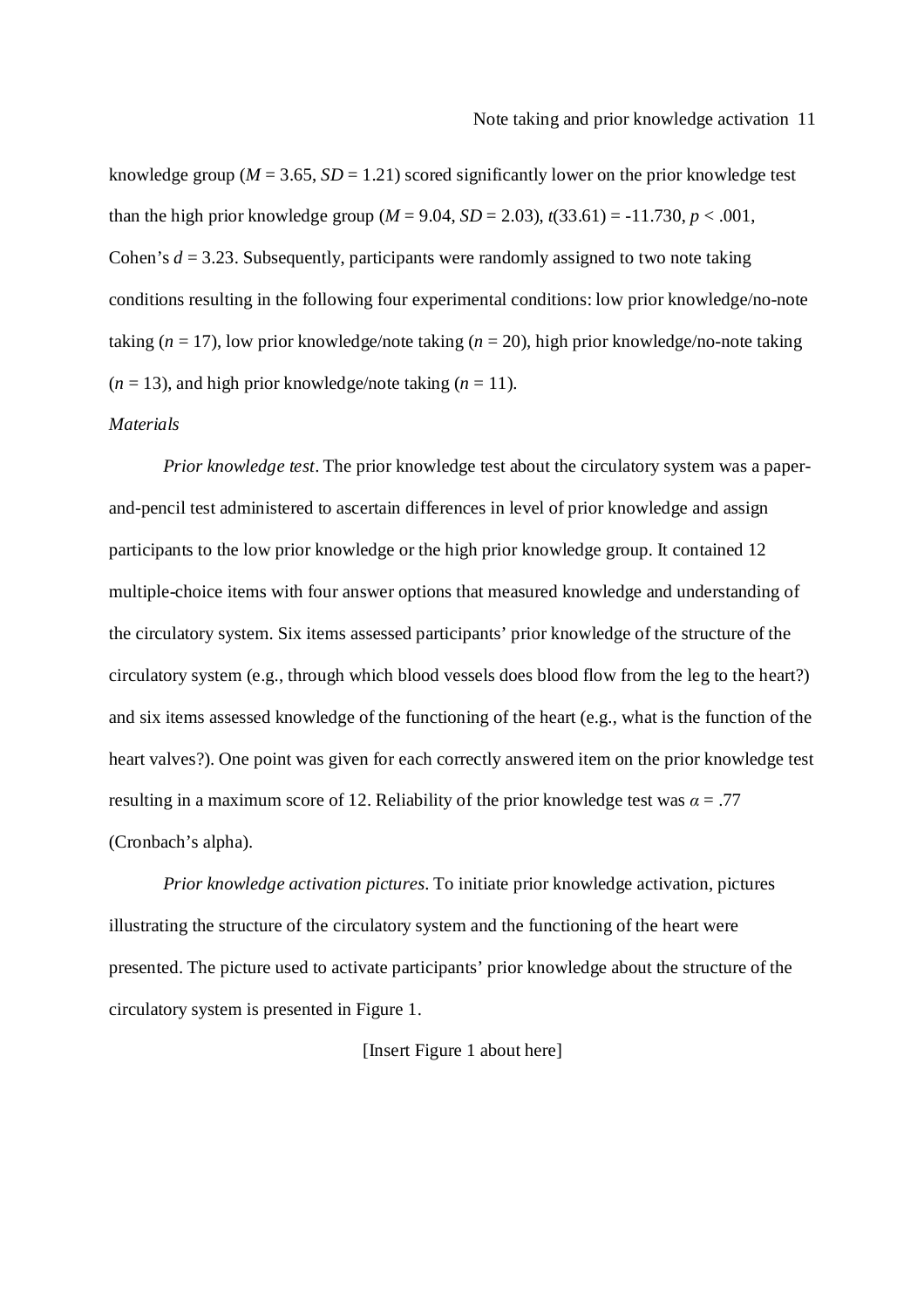*Learning tasks.* Twelve learning tasks were presented in the learning phase. These learning tasks were organised in two sequences of six tasks with one sequence focusing on the structure of the circulatory system, and the other sequence on the functioning of the heart. A sequence of learning tasks started with a worked-out example that contained the main principles necessary to solve the problems in the task sequence. For example, the worked-out example in the task sequence about the structure of the circulatory system described in detail how blood flows through the body. After the worked-out example with high build-in support, three tasks with diminishing learner support were presented. Learner support was provided by using socalled reversal and completion problems. In a reversal problem, the correct solution was already given encouraging backward reasoning of why this solution fitted the problem posed. In addition, two types of completion problems were used. In the first type, part of the solution was given and had to be completed by the participants to solve the problem. In the second type, all solution steps were given in a random order and had to be rearranged to solve the problem*.* These two types of completion problems and the correct solution are illustrated in the Appendix. The last tasks in the sequence were two conventional problems (i.e., no solution steps were provided).

*Transfer tasks*. Twelve transfer tasks assessed participants' knowledge and understanding of both the structure of the circulatory system and the functioning of the heart. They differed from each other on a continuum from near to far transfer. For near transfer tasks, learned principles were applied in familiar situations. The underlying structure did not differ from the structure of learning tasks, but these tasks contained different surface features, which were irrelevant for solving the tasks. For example, participants were asked to describe how a blood cloth originating in the brain could get stuck in a leg. For far transfer tasks, learned principles had to be applied in new, unfamiliar situations. The structural features of these tasks were more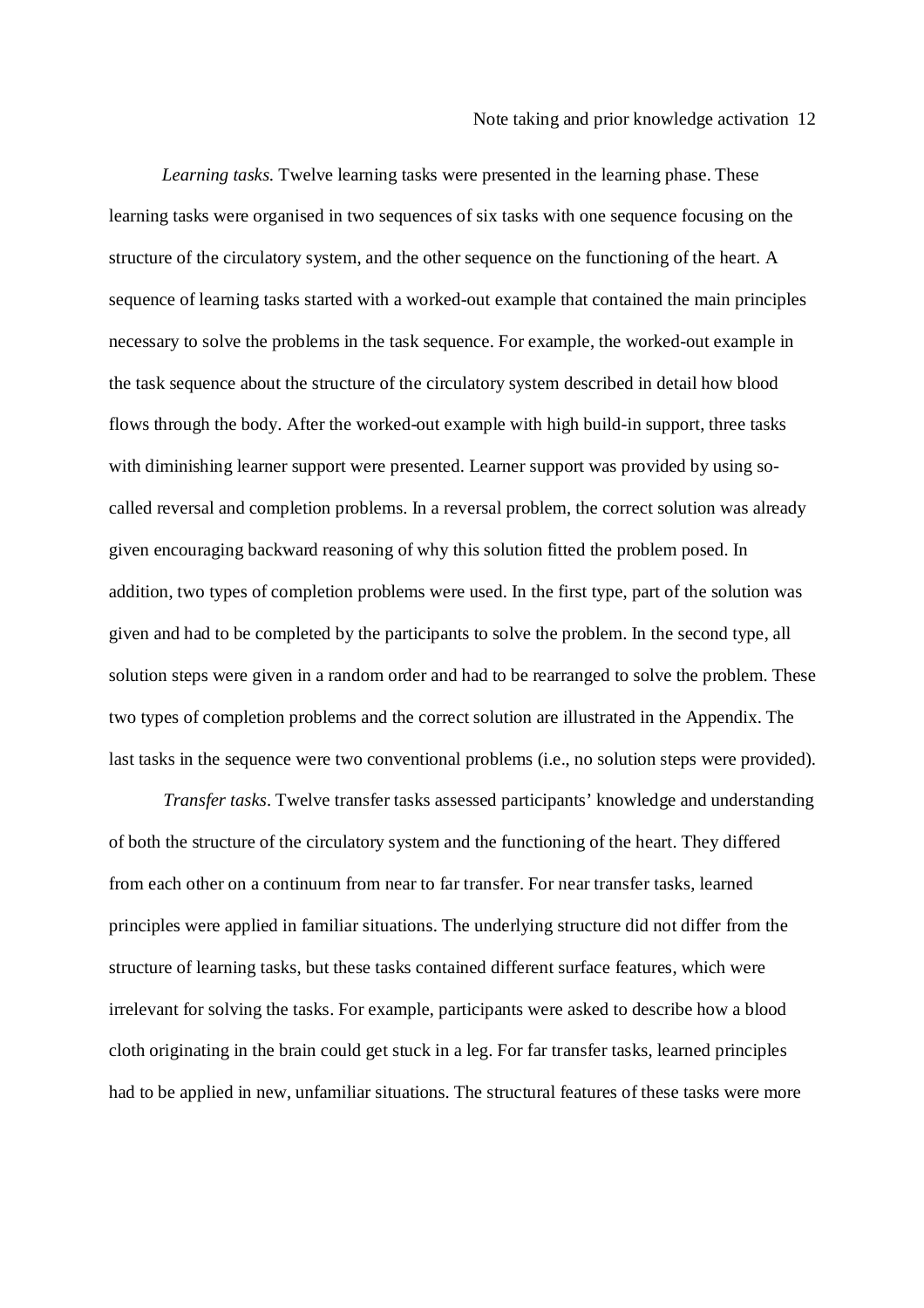or less different from those of the learning tasks. For example, participants were presented with a problem concerning a child with a congenital heart defect in which the left ventricle was underdeveloped. After an operation, the vena cava were directly connected to the lung arteries and the aorta was connected to the right ventricle. When describing how blood flows from the liver to the brain, participants had to take into account the child's abnormal blood flow. *Scoring*

*Time-on-task.* Time to solve problems was automatically recorded for each learning and transfer task.

*Mental effort*. Mental effort was measured using the mental effort rating scale of Paas (1992). This measure was used to assess how much mental effort participants had to invest to complete the prior knowledge test, activate their prior knowledge, and solve each learning and transfer task. Mental effort was rated on a 9-point scale ranging from 'very, very little effort' (1) to 'very, very much effort' (9).

*Performance.* For each learning and transfer task, partial credits were given for a correct solution step or answer leading to a maximum score of 1 for each task.

*Mental efficiency*. Efficiency (E) was calculated by relating transfer test performance and invested mental effort during the transfer test using the formula of Paas and van Merriënboer (1993). Performance and mental effort scores were first standardised, and then the *z*-scores were entered into the formula:

$$
E = \frac{Z_{\text{Performance}} - Z_{\text{Mental Effort}}}{\sqrt{2}}
$$

High efficiency indicated a transfer test performance that was higher than might be expected on the basis of invested mental effort during the transfer test, while a low efficiency indicated a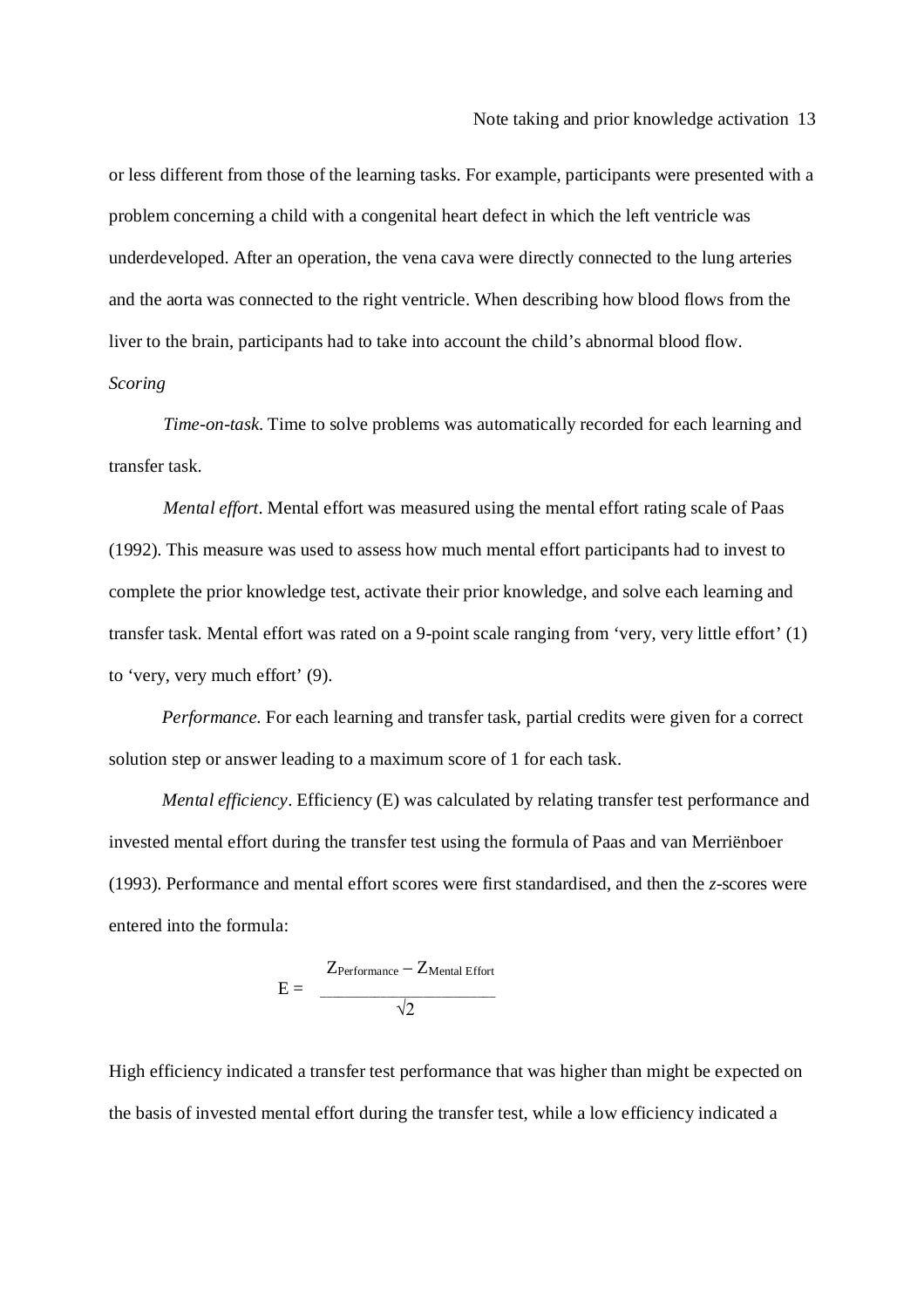transfer test performance that was lower than might be expected on the basis of invested mental effort. For example, the instructional procedure resulted in a higher mental efficiency for participants who attained a certain performance level with a minimum investment of mental effort than for participants who attained the same performance with a maximum investment of mental effort.

*Activated knowledge.* Activated knowledge was measured by analysing the notes taken by the note taking groups and think-aloud protocols recorded in a randomly selected subset  $(n =$ 22) of all participants. The protocols were registered using Audacity version 1.2.6 (http://audacity.sourceforge.net) and a headset. These protocols provided information on the knowledge that was actually activated by the learners. For determining correctness and relevancy of activated prior knowledge, notes and think-aloud protocols were scored according to a coding scheme that contained all important concepts necessary for solving learning and transfer tasks. The worked-out examples were used to distinguish these important concepts (e.g., left ventricle, sinus node) and relations between these concepts (e.g., blood flows from the right ventricle to the lung artery, electrical activity spreads from the sinus node to the atrioventricular node). Two independent raters scored both the number of concepts, the number of relations between these concepts, and the number of correct relations using the coding scheme. Interrater reliability was *r*  = .997 (intraclass correlation).

## *Procedure*

To avoid potential interference with prior knowledge activation, the prior knowledge test was administered more than five days before the experiment. In the experimental session, prior knowledge was activated through mobilisation initiated by the prior knowledge activation pictures. First, the picture of the structure of the circulatory system was presented on a computer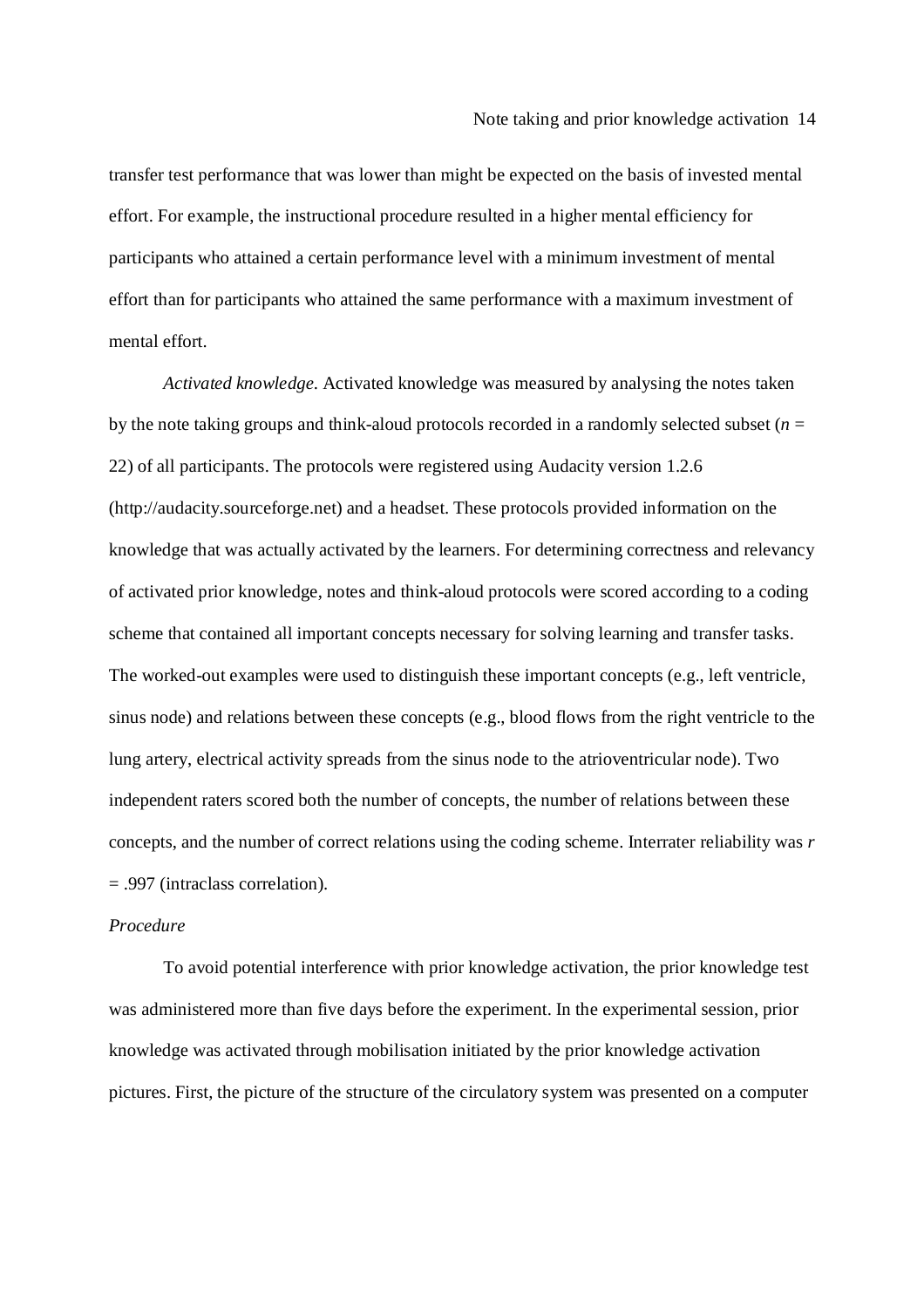screen for 5 minutes and all participants were given the following instructions: "Bring to mind everything you know about the way blood flows through the body." Think-aloud protocols were recorded for a subset of all participants. During mobilisation, all participants were also given this picture on a piece of paper. Only participants in the note taking conditions were instructed to take notes while mobilising using the paper version of the picture. Participants in the no-note taking conditions were not given an instruction to take notes. It was closely observed whether participants followed the note taking instructions. Second, after mobilisation, all participants were asked to hand in the paper version of the picture to prevent participants in the note taking conditions from using their notes while working on the tasks. Then, all participants studied the worked-out example about the structure of the circulatory system and performed the remaining learning tasks concerning this aspect of the circulatory system.

After mobilising prior knowledge and working on tasks about the structure of the circulatory system, participants started working on the sequence of tasks about the functioning of the heart. This sequence zoomed in on a particular aspect of the circulatory system and required more elaborated knowledge than the preceding task sequence about the structure of the circulatory system. Therefore, prior knowledge was again mobilised before participants worked on these tasks. Participants were provided with the picture illustrating the functioning of the heart and were instructed to "...bring to mind everything you know about the electrical system and the functioning of the heart". Again, all participants were given a paper version of the picture. Participants in the note taking conditions were instructed to take notes while mobilising using the paper version of the picture. After mobilisation, participants were again asked to hand in this paper version. Then, participants studied the worked-out example about the functioning of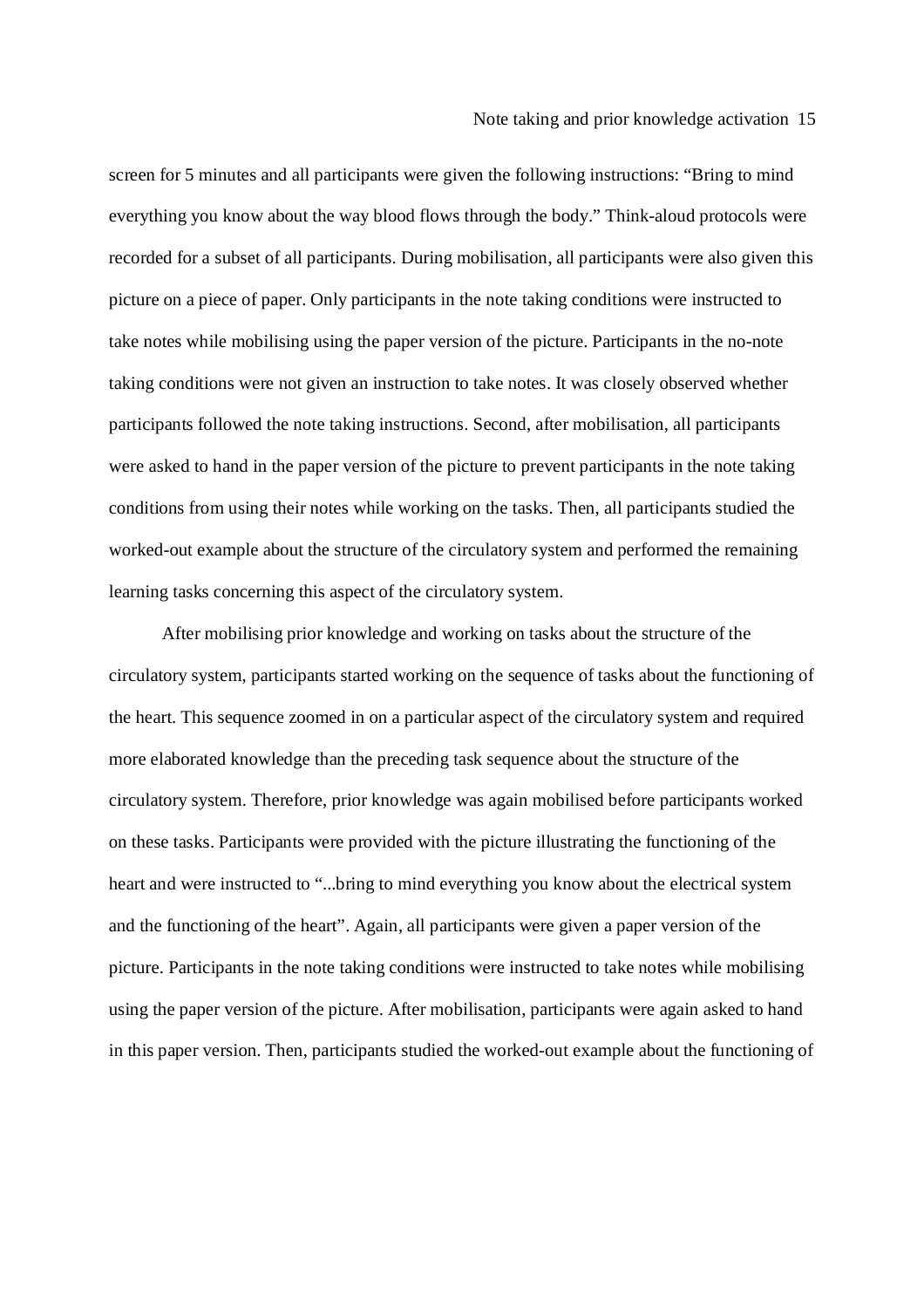the heart and performed the remaining learning tasks concerning this aspect of the circulatory system.

After all learning tasks were performed, transfer tasks were presented. Participants in the note taking conditions were not allowed to review or otherwise use their notes while working on the learning and transfer tasks. All participants were instructed not to take notes while performing the learning and transfer tasks.

Participants rated the amount of mental effort they had to invest (a) after completing the prior knowledge test, (b) after mobilising prior knowledge about the structure of the circulatory system, (c) after mobilising prior knowledge about the functioning of the heart, (d) after each learning task, and (e) after each transfer task. All tasks and mental effort scales were presented on a computer screen. Participants were allowed to work on the learning and transfer tasks at their own pace.

#### Results

## *Time-on-task*

For all statistical tests, a significance level of .05 was maintained. Table 1 provides an overview of the means and standard deviations of time-on-task and the dependent variables mental effort, performance, and mental efficiency.

To control for potentially confounding effects of time-on-task, time to perform learning and transfer tasks was explored first. A main effect of prior knowledge on time-on-task was found for the learning phase ( $F(1, 58) = 6.939$ ,  $MSE = 9205.372$ ,  $p < .05$ ,  $\eta^2 p = .107$ ) and the transfer phase ( $F(1, 58) = 8.324$ ,  $MSE = 5078.609$ ,  $p < .01$ ,  $\eta_p^2 = .126$ ). The high prior knowledge group spent more time working on learning and transfer tasks than the low prior knowledge group. No other main effects or interaction effects were found.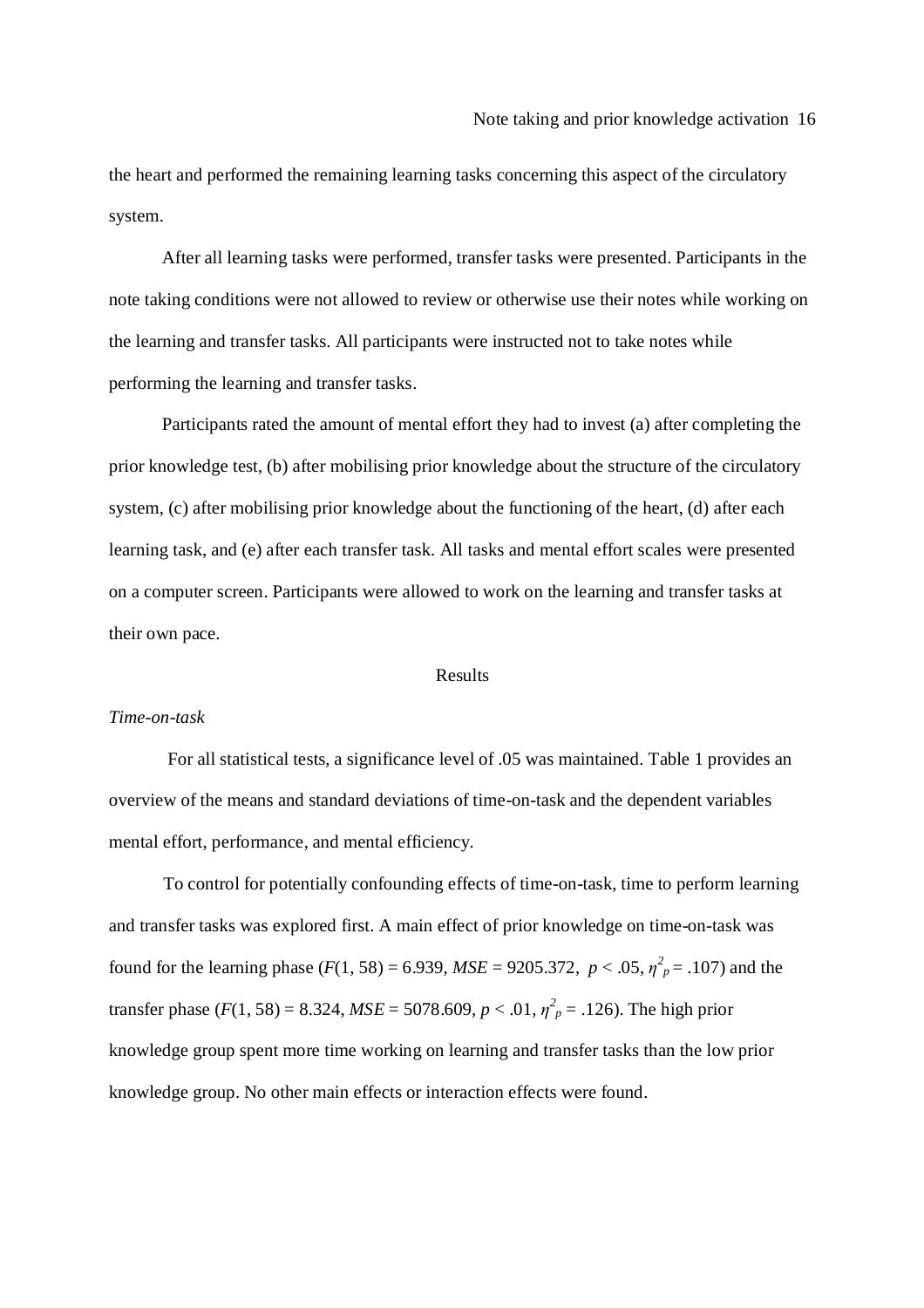For subsequent analyses, data were analysed by means of 2 (low prior knowledge vs. high prior knowledge) by 2 (no-note taking vs. note taking) ANCOVAs with time-on-task as a covariate. For analysing learning task results, time-on-task during the learning phase was used as a covariate. For analysing transfer task results, both time-on-task during the learning phase and time-on-task during the transfer phase were used as covariates.

[Insert Table 1 about here]

## *Mental Effort*

An interaction effect between level of prior knowledge and note taking was found for mental effort invested during the transfer phase  $(F(1, 55) = 6.688, MSE = 12.149, p < .05, \eta^2_p =$ .108). For high prior knowledge learners, note taking yielded a decrease in mental effort invested while working on transfer tasks, whereas note taking yielded the opposite effect on mental effort for low prior knowledge learners (see Figure 2A). Post-hoc analyses revealed that mental effort of note takers was influenced by their level of prior knowledge. More specifically, mental effort of note takers with low prior knowledge was higher than mental effort of note takers with high prior knowledge ( $F(1, 55) = 13.662$ ,  $MSE = 24.818$ ,  $p < .01$ ,  $\eta_p^2 = .199$ ). Moreover, note taking increased mental effort for low prior knowledge learners as compared to low prior knowledge learners who did not take notes  $(F(1, 55) = 5.367, MSE = 9.751, p < .05, \eta^2_p = .089)$ .

In addition to the interaction effect between level of prior knowledge and note taking, a main effect of prior knowledge was found for mental effort invested during the learning phase  $(F(1, 57) = 12.170$ ,  $MSE = 20.572$ ,  $p < .01$ ,  $\eta^2 p = .176$ ) and the transfer phase ( $F(1, 55) = 7.945$ ,  $MSE = 14.433, p < .01, \eta^2_p = .126$ . The high prior knowledge group invested less mental effort while working on learning tasks and transfer tasks than the low prior knowledge group (see Table 1). No other significant effects were found.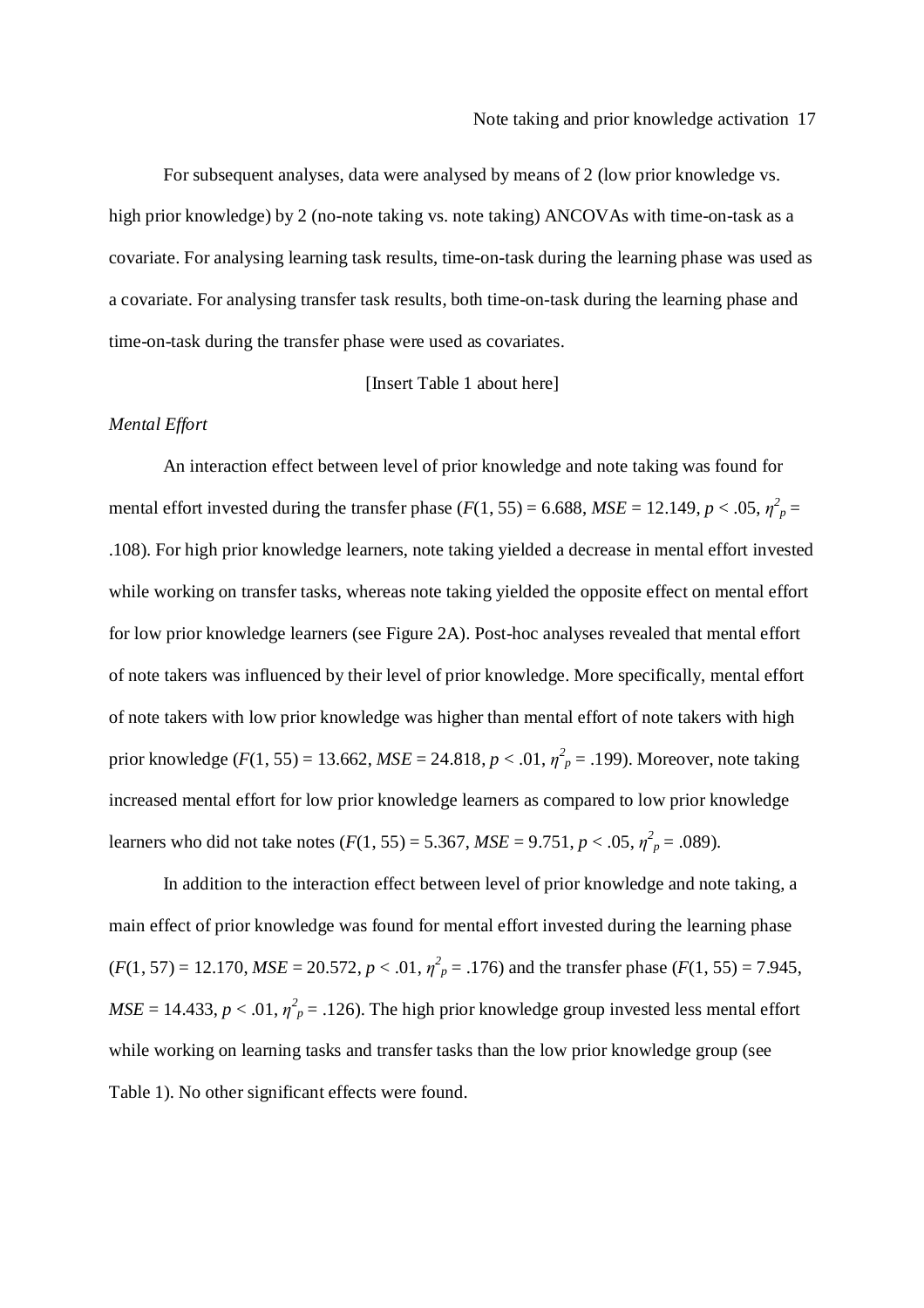#### [Insert Figure 2A, B about here]

### *Performance*

A main effect of prior knowledge on performance was found for both learning tasks (*F*(1, 57) = 17.235,  $MSE = 60.001$ ,  $p < .001$ ,  $\eta^2 p = .232$ ) and transfer tasks ( $F(1, 56) = 22.789$ ,  $MSE =$ 41.164,  $p < .001$ ,  $\eta^2 p = .289$ ). As Table 1 shows, the high prior knowledge group performed higher on learning tasks and transfer tasks than the low prior knowledge group. No other significant effects were found. There was no interaction effect between level of prior knowledge and note taking on learning task performance ( $F(1, 56) = .355$ ,  $MSE = 1.252$ , *ns*,  $\eta_p^2 = .006$ ) or transfer test performance  $(F(1, 55) = .408$ ,  $MSE = .746$ , *ns*,  $\eta^2_p = .007$ ). Furthermore, although note takers performed higher than participants who did not take notes (see Table 1), this difference did not reach statistical significance.

## *Mental Efficiency*

An interaction effect between level of prior knowledge and note taking was found for mental efficiency during the transfer phase  $(F(1, 55) = 4.786$ ,  $MSE = 3.799$ ,  $p < .05$ ,  $\eta^2_p = .08$ ). For high prior knowledge learners, note taking yielded an increase in mental efficiency during the transfer phase, whereas note taking yielded the opposite effect on mental efficiency for low prior knowledge learners (see Figure 2B). Post-hoc analyses revealed that mental efficiency of note takers was influenced by their level of prior knowledge. More specifically, mental efficiency of note takers with high prior knowledge was higher than for note takers with low prior knowledge ( $F(1, 55) = 21.930$ ,  $MSE = 17.408$ ,  $p < .001$ ,  $\eta^2_p = .285$ ). Figure 3 provides an overview of the mental efficiencies for each condition.

## [Insert Figure 3 about here]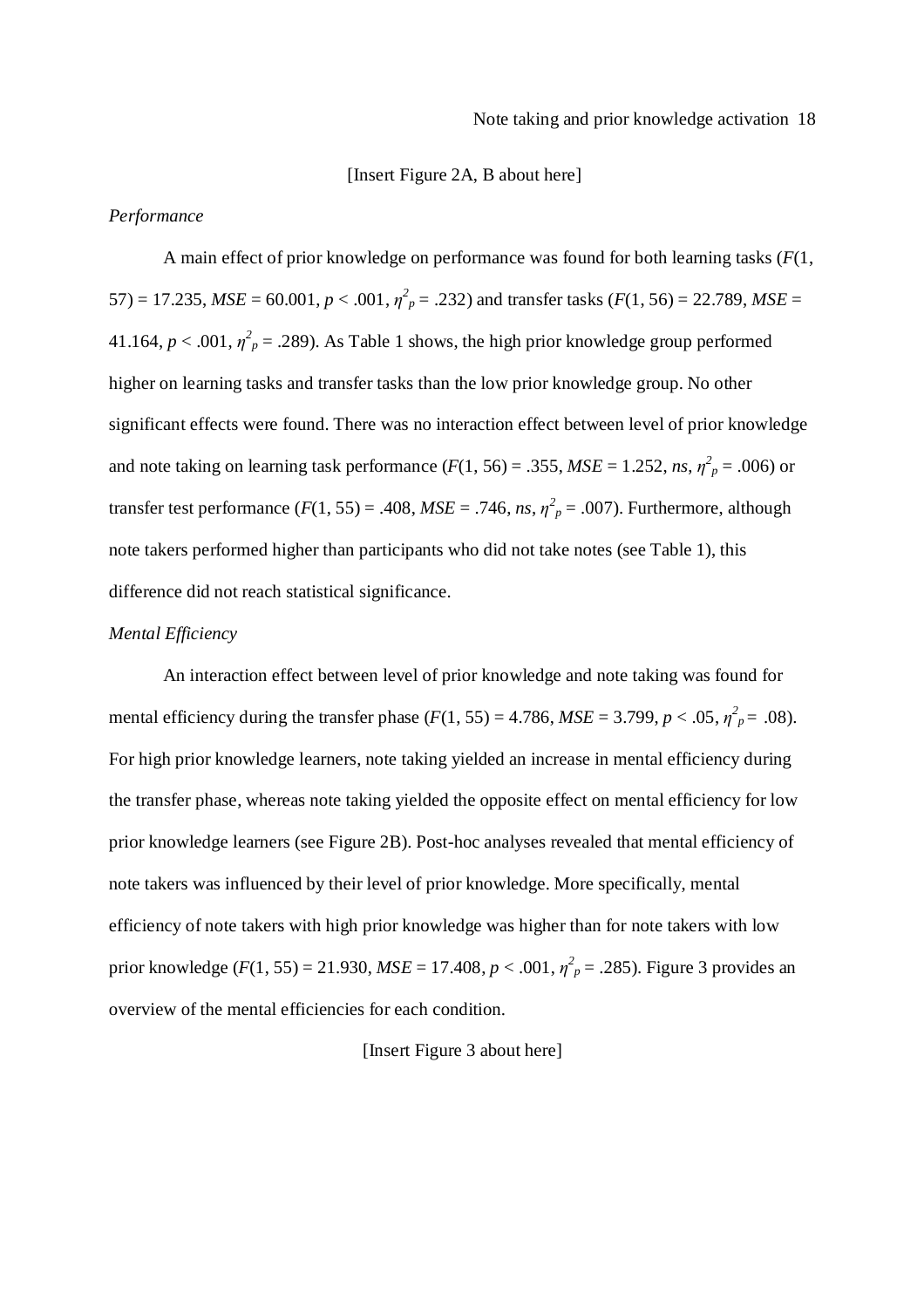In addition to the interaction effect, a main effect of prior knowledge on mental efficiency was found during the transfer phase ( $F(1, 55) = 21.077$ ,  $MSE = 16.731$ ,  $p < .001$ ,  $\eta_p^2 =$ .277). The high prior knowledge group revealed a higher mental efficiency while working on transfer tasks than the low prior knowledge group (see Table 1). No other significant effects were found.

### *Activated Knowledge*

Table 2 provides the means and standard deviations of the number of concepts, relations between concepts, and correct relations in the notes and the think-aloud protocols.

*Notes.* A significant difference in number of concepts was found  $(t(29) = -1.940, p < .05$ ,  $d = .68$ ). The high prior knowledge group generated significantly more concepts in the notes than the low prior knowledge group. However, both groups did not differ in the number of (correct) relations between activated concepts. The number of relations described in the notes was very low ( $M = 1.16$ ,  $SD = 3.73$ ). Interestingly, the low prior knowledge group showed a tendency to generate more (correct) relations than the high prior knowledge group. However, this seemed to be influenced by two participants in the low prior knowledge group who generated a relatively large number of relations (i.e., 19 and 9 relations of which, respectively, 17 and 7 were correct).

### [Insert Table 2 about here]

*Protocols.* Significant differences between both prior knowledge groups were found for the number of concepts  $(t(20) = -2.975, p < .01, d = 1.25)$ , relations  $(t(20) = -4.181, p < .001, d =$ 1.73), and correct relations  $(t(10.857) = -3.751, p < .01, d = 1.66)$ . The high prior knowledge group generated more concepts in the think-aloud protocols, more relations between activated concepts, and more correct relations than the low prior knowledge group.

### Discussion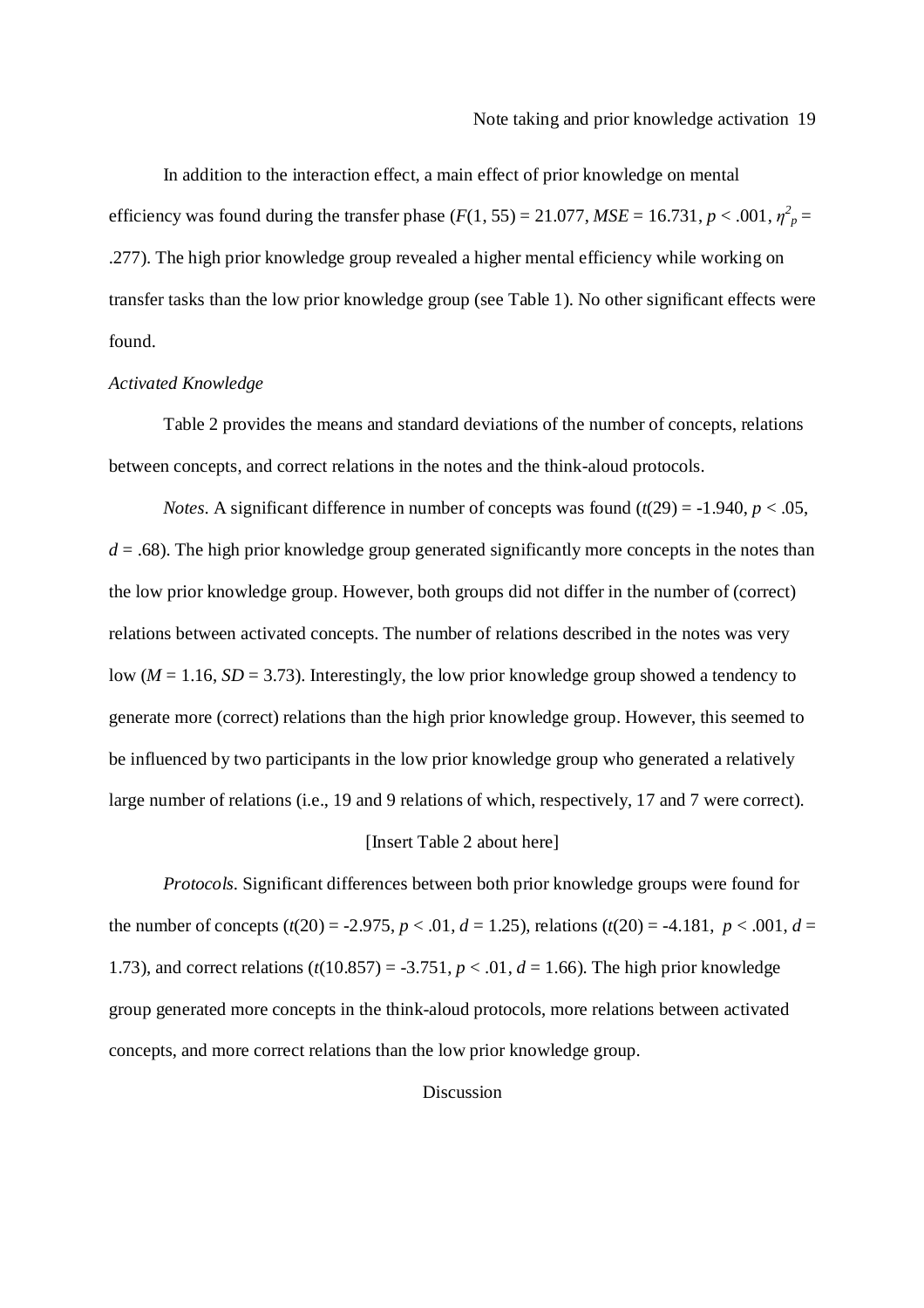The main goal of this study was to investigate the retrieval-directed function of note taking in prior knowledge activation (i.e., mobilisation) for learners with different levels of prior knowledge. Results supported the hypothesis that the effectiveness of the retrieval-directed function of note taking is influenced by the amount of prior domain knowledge learners already possess. For learners with relatively high prior knowledge about the circulatory system, note taking lowered mental effort while working on transfer tasks and increased mental efficiency during transfer. For learners with relatively low prior knowledge, note taking yielded the opposite effects on mental effort and mental efficiency during transfer. Post-hoc analyses showed that both mental effort and mental efficiency of note takers were influenced by their level of prior knowledge. More specifically, the invested mental effort of note takers with low prior knowledge was higher than for note takers with high prior knowledge. In addition, the mental efficiency was higher for note takers with high prior knowledge than for note takers with low prior knowledge. Post-hoc analyses also showed that note taking increased the invested mental effort while working on transfer tasks for low prior knowledge learners; the mental effort of low prior knowledge learners who took notes was higher than the mental effort of low prior knowledge learners who did not take notes. This higher mental effort is unlikely to be an artefact of the requirement to take notes, because it was found in the transfer phase in which note taking was not allowed. In addition, if this difference in mental effort was an artefact of note taking, this effect should have been even stronger for the learning phase that immediately followed prior knowledge activation during which the notes were taken. Furthermore, the lower mental effort as a result of note taking for high prior knowledge learners also refutes the assumption that high school students always report more effort if they are required to do more.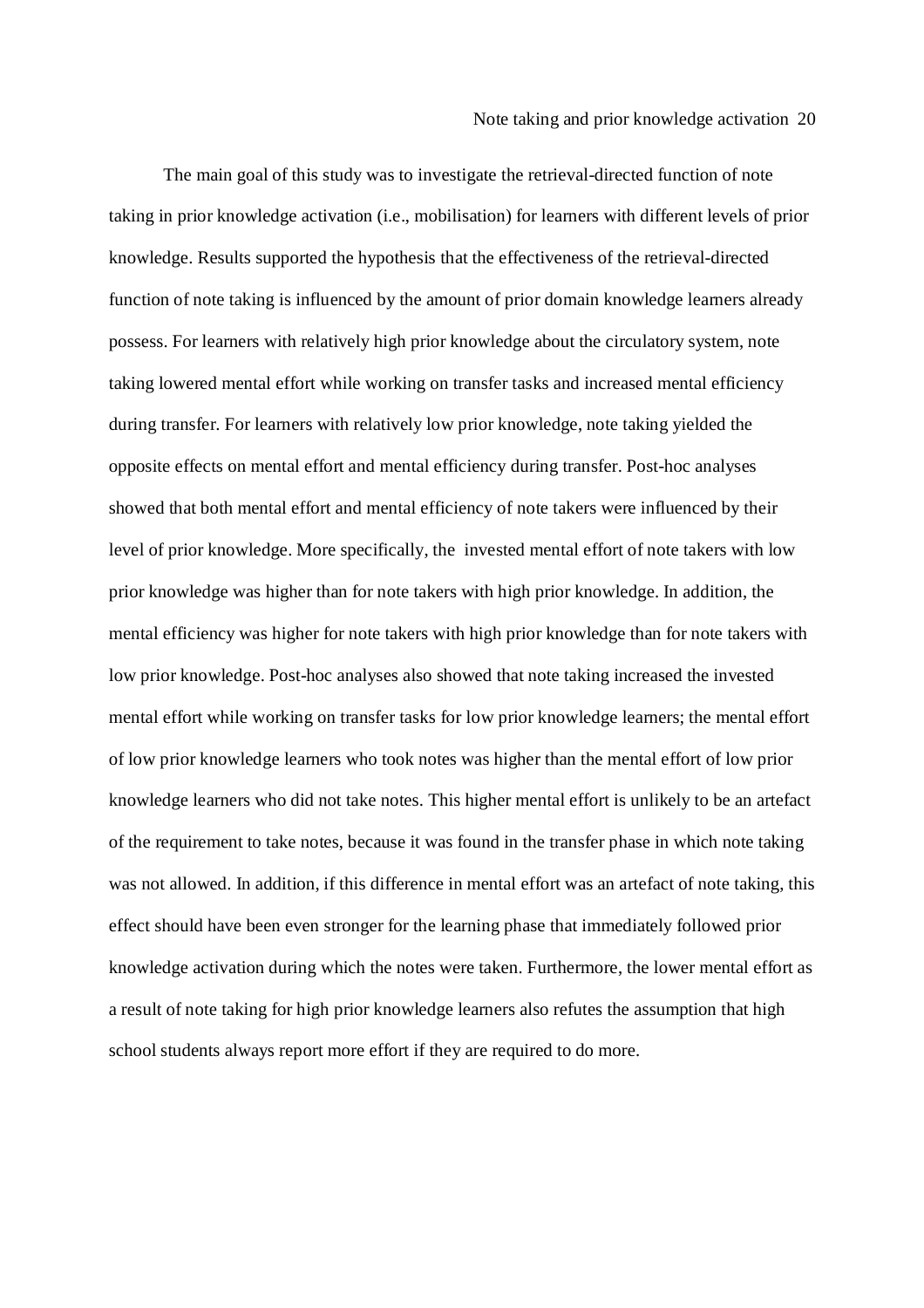By externally representing their prior knowledge by means of taking notes, learners with high prior knowledge in a domain are enabled to activate concepts and relate these concepts to one another without having to keep them active in working memory. This retrieval-directed function of note taking reduces the load imposed on working memory and prevents learners from being overloaded by activating prior knowledge. The offloading effect of taking notes facilitates the activation process which enhances learning for high prior knowledge learners. Although high prior knowledge learners who took notes showed a lower mental effort and a higher mental efficiency than high prior knowledge learners who were not allowed to take notes, this difference did not reach statistical significance. This might be the result of the small sample size; there were only eleven high prior knowledge learners who took notes and thirteen high prior knowledge learners who did not take notes. This explanation is supported by investigating the effect sizes. For mental effort,  $\eta^2$ <sub>*p*</sub> was .037 and for mental efficiency, it was .042. These effect sizes indicate a small to medium effect of note taking lowering mental effort and enhancing mental efficiency for high prior knowledge learners. Replicating this study with a larger number of high prior knowledge learners might provide stronger evidence for the hypothesis that retrieval-directed note taking has beneficial effects for learners with sufficient prior domain knowledge.

The results supported the notion that retrieval-directed note taking in prior knowledge activation has no beneficial effects for learners with only limited prior knowledge about the circulatory system. Performance and mental efficiency did not differ depending on whether or not low prior knowledge learners were allowed to take notes while mobilising. Note taking even had a negative effect on experienced mental effort; learners with limited prior knowledge who took notes showed a higher mental effort than low prior knowledge learners who did not take notes. If prior knowledge is very limited, learners might not be able to distinguish relevant from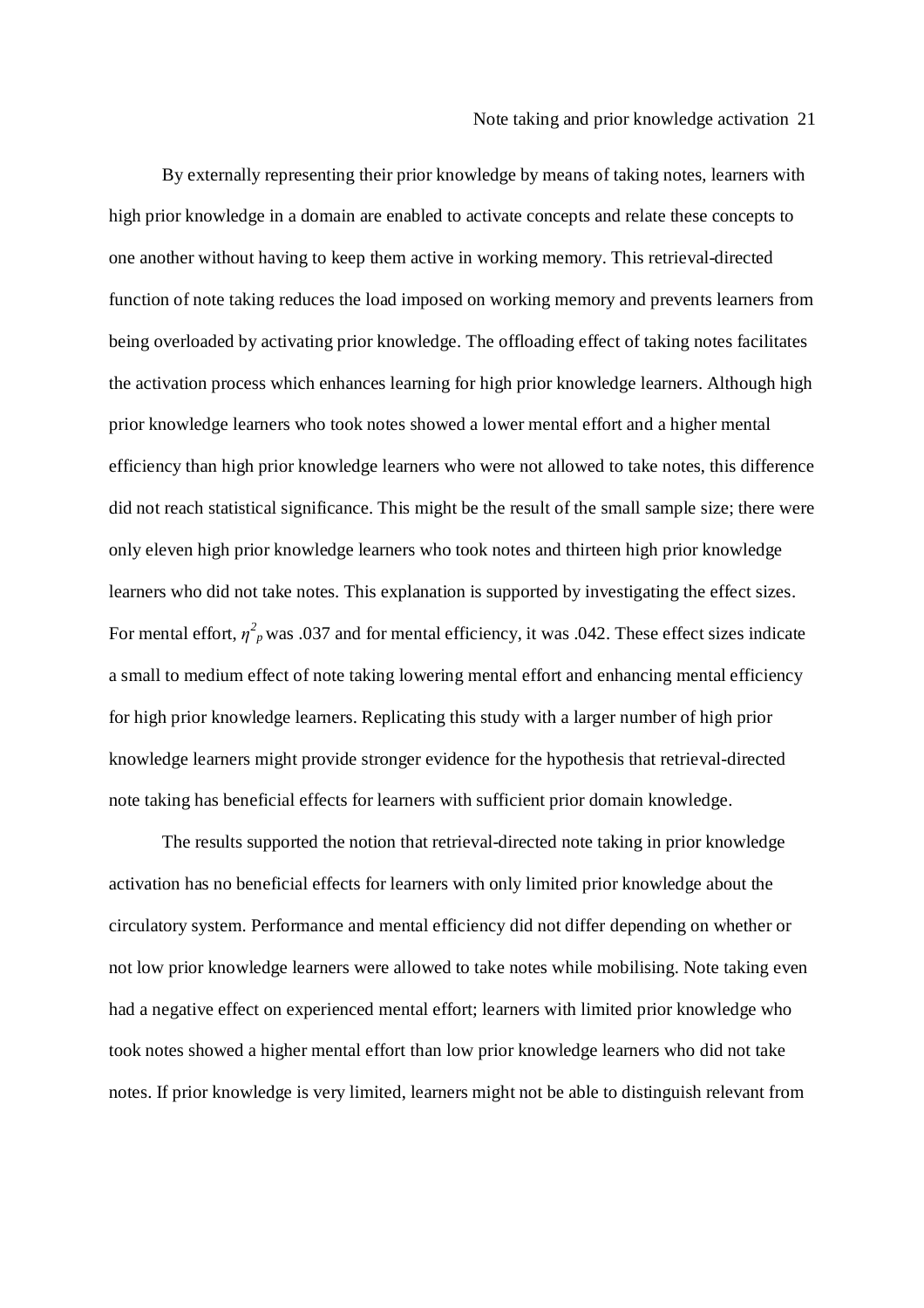irrelevant concepts or draw relations between activated concepts. This makes it difficult for them to build a coherent external representation of their prior knowledge by taking notes. Therefore, note taking might not have had any offloading effects on working memory for low prior knowledge learners.

When looking closely at the activated prior knowledge, it was shown that high prior knowledge learners generated more concepts, more relations, and more correct relations in the think-aloud protocols than low prior knowledge learners. They also generated more concepts in their notes than low prior knowledge learners. However, both groups did not differ in the number of (correct) relations between activated concepts. There was even a tendency for low prior knowledge learners to generate more (correct) relations in their notes. This was influenced by two low prior knowledge learners who generated many (correct) relations. These learners might have been more skilled in taking notes. Interestingly, one of these learners showed a transfer test performance that was higher than the mean of the high prior knowledge group that took notes (i.e., 7.01 vs. 6.60). This provides support for the assumption that the quality of notes may influence the learning gains. It is not clear why these two learners were able to generate a relatively large number of relations, but the possibility that they studied between the prior knowledge test and the actual experiment cannot be excluded. In general, the number of relations in the notes was very low for both high prior knowledge and low prior knowledge learners. This is consistent with Kiewra (1985) who found that relational note taking is difficult for learners.

A practical implication that follows from this study is that retrieval-directed note taking does not necessarily support the activation process and learning. In contrast to traditional note taking research that has found abundant evidence for the encoding and external storage functions of note taking (Kiewra, 1985; Kobayashi, 2005), there is no evidence that the retrieval-directed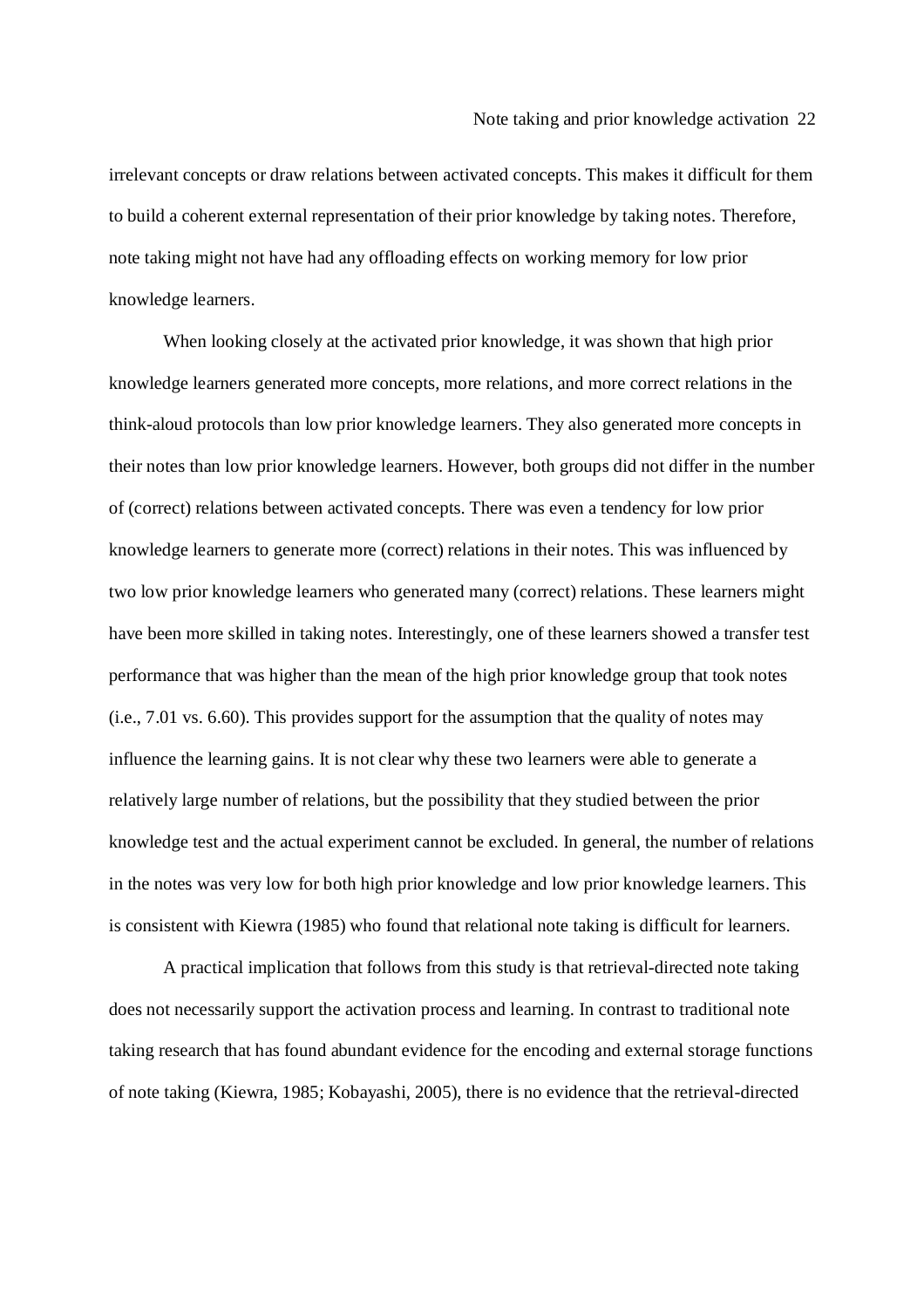function of note taking is beneficial in and of itself. Although learners who took notes while activating their prior knowledge performed somewhat higher than learners who did not take notes, this difference did not reach statistical significance. In addition, learners did not differ in invested mental effort or mental efficiency depending on whether they were allowed to take notes or not. The beneficial effect of retrieval-directed note taking seemed to be beneficial for learners who already possessed sufficient prior knowledge. For learners who possessed only limited relevant prior knowledge, it was not beneficial to take notes while activating prior knowledge. For them, note taking resulted in an increase in invested mental effort while working on tasks, indicating that they might be overloaded by the process of taking notes. Therefore, when instructing students to take notes while activating their prior knowledge, teachers should take their students' levels of prior knowledge into account. In addition, instructing students on how to take notes might be beneficial for learning. The analysis of the notes showed that learners did not generate many relations in their notes. If students are encouraged to establish relationships in their notes, this may strengthen the organising framework facilitating the integration and thus learning of new information.

In the present study, all participants were high school students. Therefore, it is reasonable to conclude that both high and low prior knowledge learners were on the low end of the expertise continuum. Medical students, for example, are considered to have much more elaborated and refined prior knowledge or expertise about the circulatory system than high school students. These learners with relatively high expertise might not benefit from taking notes while activating prior knowledge in the same way as the more knowledgeable high school students in this study do. It is possible that the positive effects of note taking fade away or reverse with increasing expertise (the so-called 'expertise reversal effect', see Kalyuga, Ayres, Chandler, & Sweller,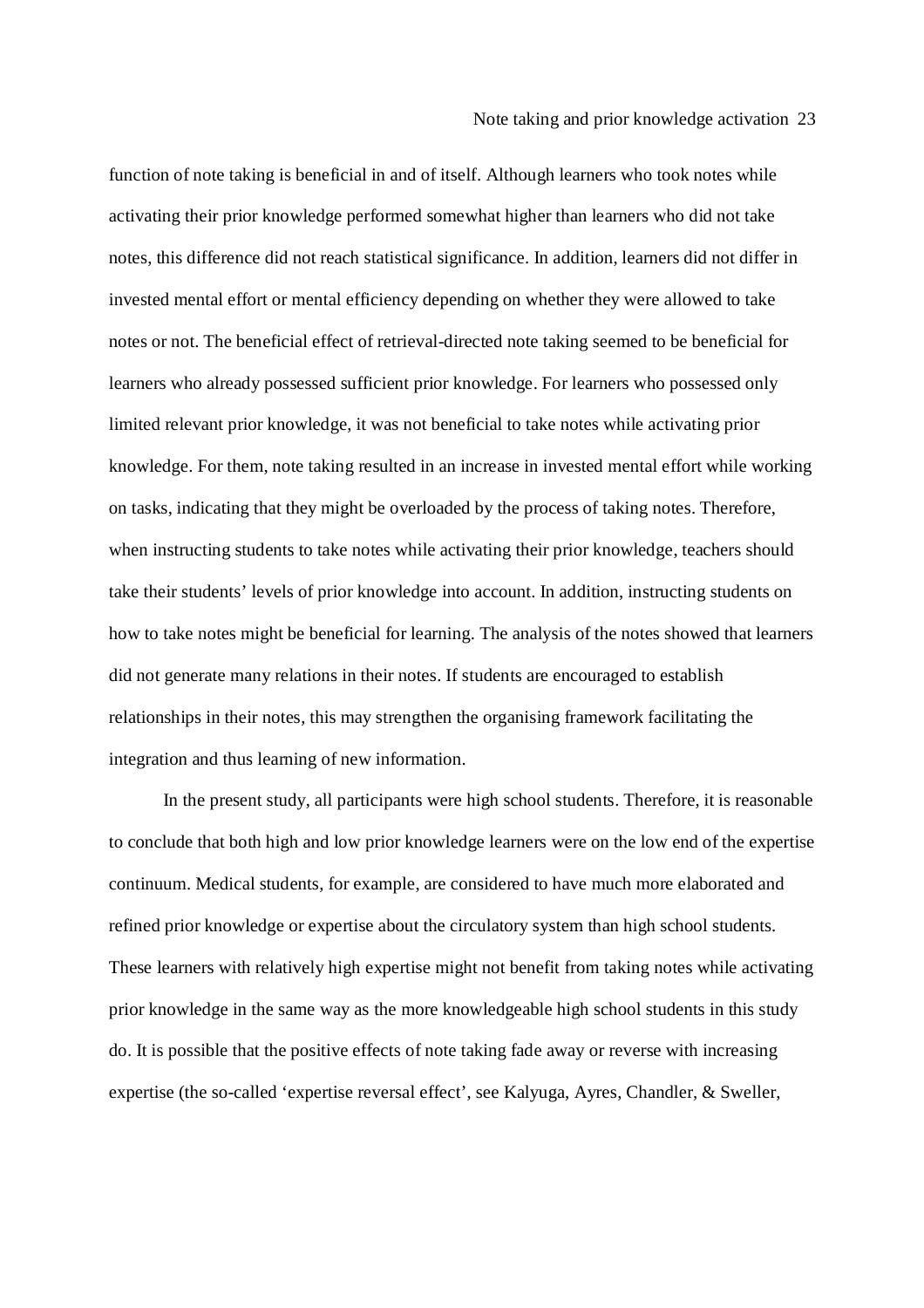2003). Learners with expertise in a certain domain may already possess a coherent representation of their prior knowledge that can be held in working memory without overloading it. Therefore, note taking might not have any offloading effects for these high-expertise learners. Future research should thus extend the continuum of prior knowledge towards higher levels of expertise and investigate the effects of retrieval-directed note taking in prior knowledge activation for learners at different points of this continuum.

Another line of research is related to the influence of the type of representation used to guide prior knowledge activation. In this study, learners are provided with a static picture that might support them in activating their prior knowledge as compared to not being provided with this picture. But what happens if learners are provided with an animation? Is an animation better able to represent and activate a dynamic domain, such as the circulatory system, as compared to a static picture? And how is the effectiveness of the representation influenced by learners' prior knowledge? Future research may shed more light on this issue.

Concluding, the present study provided evidence that retrieval-directed note taking may exert positive effects on learning. However, these beneficial effects were influenced by the amount of prior knowledge learners already possessed, and were restricted to measures of mental effort and mental efficiency. Future research might provide more insights into the beneficial effects of retrieval-directed note taking in prior knowledge activation.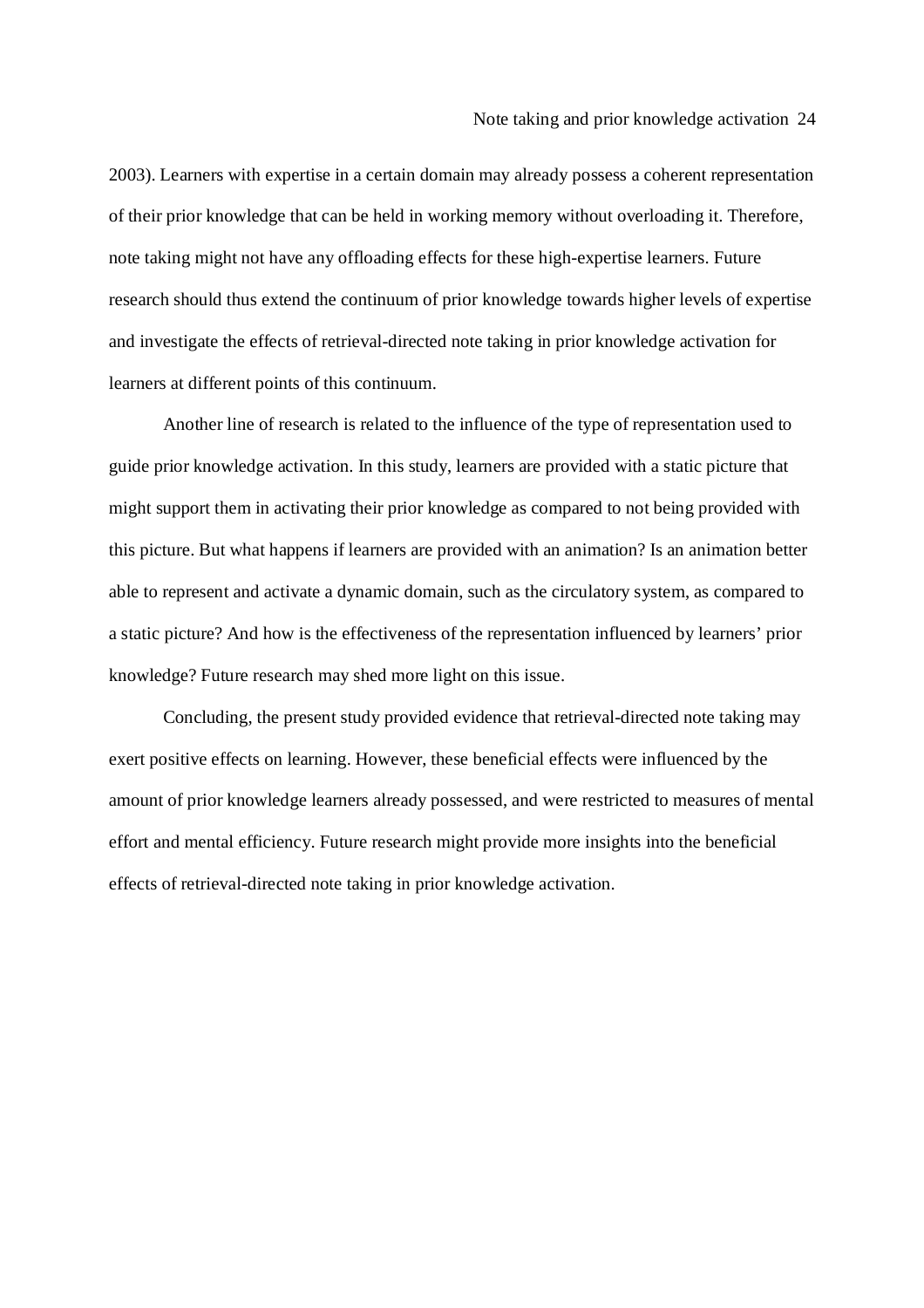#### References

- Anderson, J. R. (1983). *The architecture of cognition.* Cambridge, MA: Harvard University Press.
- Anderson, R. C. (1977). The notion of schemata and the educational enterprise: General discussion of the conference. In R. C. Anderson, R. J. Spiro, & W. E. Montague (Eds.), *Schooling and the acquisition of knowledge* (pp.415-431). Hillsdale, NJ: Lawrence Erlbaum Associates.
- Austin, J. L., Gilbert Lee, M., Thibeault, M. D., Carr, J. E., & Bailey, J. S. (2002). Effects of guided notes on university students' responding and recall of information. *Journal of Behavioral Education, 11*, 243-254.
- Baddeley, A. D. (1992). Working memory. *Science, 255*, 556-559.
- Barnett, J. E., Di Vesta, F. J., & Rogozinski, J. T. (1981). What is learned in note taking? *Journal of Educational Psychology, 73*, 181-192.
- Chi, M. T. H., de Leeuw, N., Chiu, M., & LaVancher, C. (1994). Eliciting self-explanations improves understanding. *Cognitive Science, 18*, 439-477.
- De Grave, W. S., Schmidt, H. G., & Boshuizen, H. P. A. (2001). Effects of problem-based discussion on studying a subsequent text: A randomized trial among first year medical students. *Instructional Science, 29*, 33-44.
- Di Vesta, F. J., & Gray, G. S. (1972). Listening and notetaking. *Journal of Educational Psychology, 63*, 8-14.
- Goetz, E. T., Schallert, D. L., Reynolds, R. E., & Radin, D. I. (1983). Reading in perspective: What real cops and pretend burglars look for in a story. *Journal of Educational Psychology, 75*, 500-510.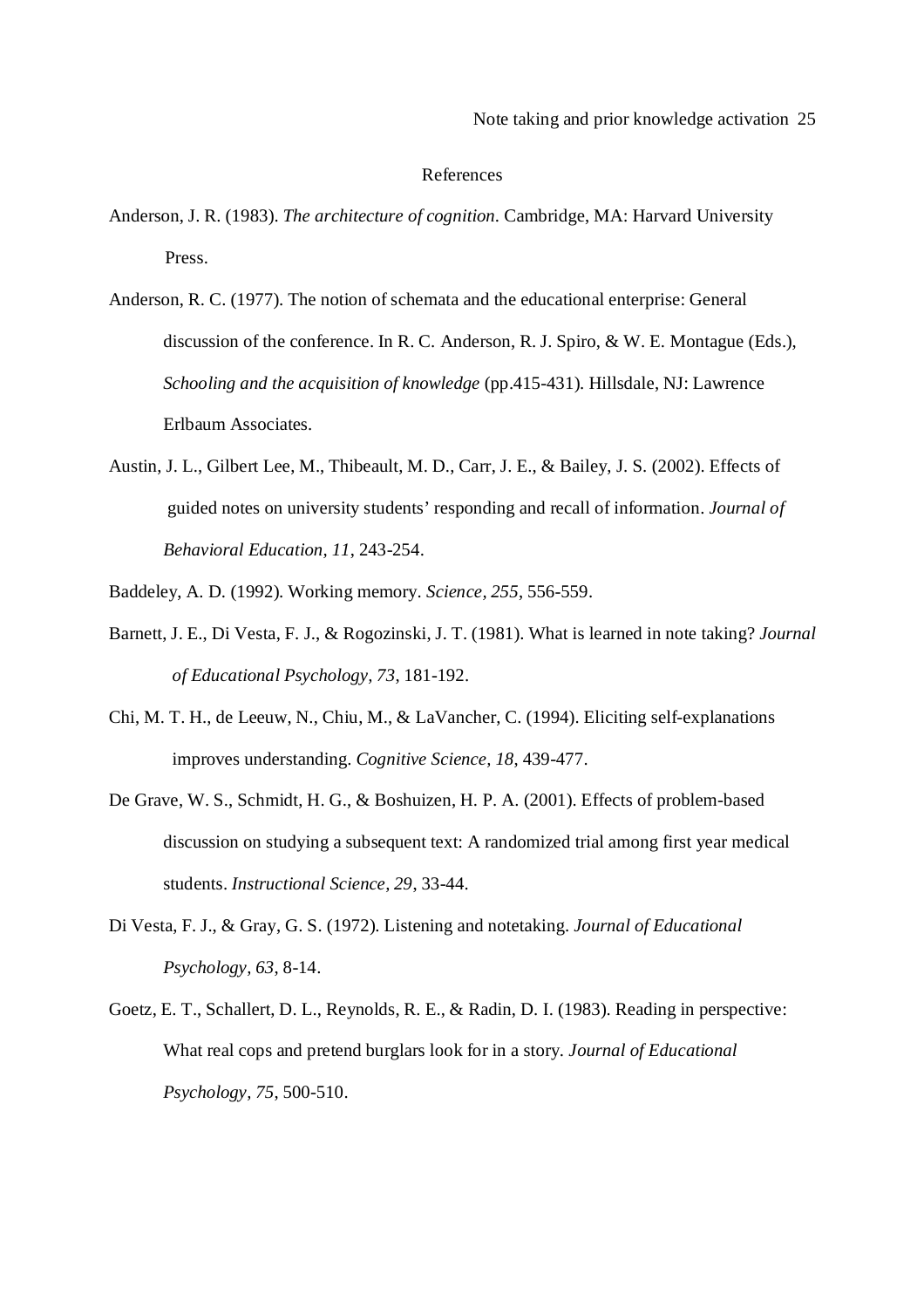- Kalyuga, S., Ayres, P., Chandler, P., & Sweller, J. (2003). The expertise reversal effect. *Educational Psychologist, 38*, 23-31.
- Kiewra, K. A. (1985). Investigating notetaking and review: A depth of processing alternative. *Educational Psychologist, 20*, 23-32.
- Kiewra, K. A., DuBois, N. F., Christian, D., McShane, A., Meyerhoffer, M., & Roskelley, D. (1991). Note taking functions and techniques. *Journal of Educational Psychology, 83*, 240-245.
- Kobayashi, K. (2005). What limits the encoding effect of note taking? A meta-analytic examination. *Contemporary Educational Psychology, 30*, 242-262.
- Kobayashi, K. (2009). Comprehension of relations among controversial texts: Effects of external strategy use. *Instructional Science, 37*, 311-324.
- Machiels-Bongaerts, M., Schmidt, H. G., & Boshuizen, H. P. A. (1995). The effect of prior knowledge activation on text recall: An investigation of two conflicting hypotheses. *British Journal of Educational Psychology, 65*, 409-423.
- Mayer, R. E. (1979). Twenty years of research on advance organizers: Assimilation theory is still the best predictor of results. *Instructional Science, 8*, 133-167.
- Paas, F. (1992). Training strategies for attaining transfer of problem-solving skills in statistics: A cognitive-load approach. *Journal of Educational Psychology, 84*, 429-434.
- Paas, F., & van Merriënboer, J. J. G. (1993). The efficiency of instructional conditions: An approach to combine mental effort and performance measures. *Human Factors, 35*, 737- 743.
- Peeck, J. (1982). Effects of mobilization of prior knowledge on free recall. *Journal of Experimental Psychology: Learning, Memory, and Cognition, 8*, 608-612.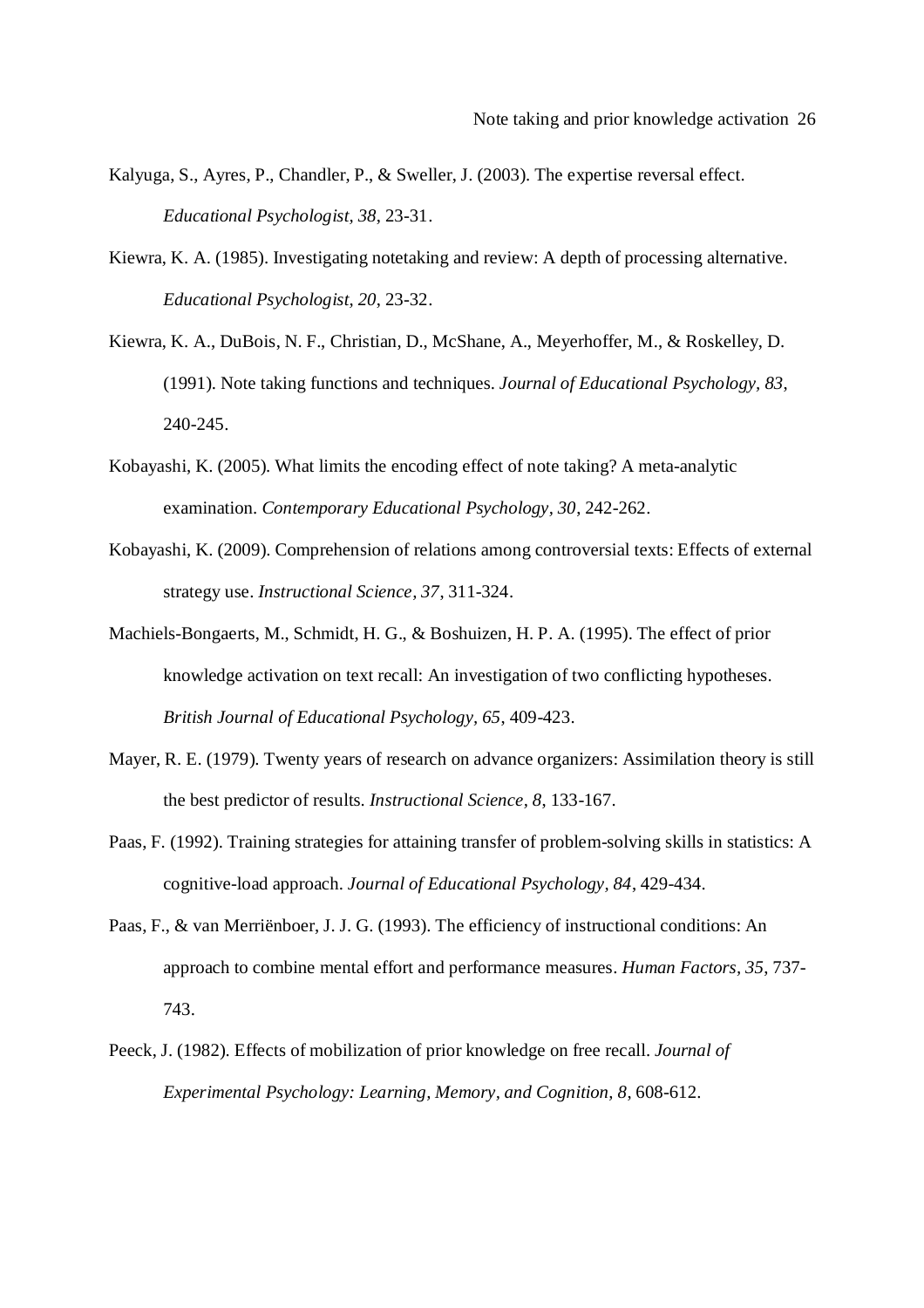- Peeck, J., van den Bosch, A. B., & Kreupeling, W. J. (1982). Effect of mobilizing prior knowledge on learning from text. *Journal of Educational Psychology, 74*, 771-777.
- Peper, R. J., & Mayer, R. E. (1978). Note taking as a generative activity. *Journal of Educational Psychology, 70*, 514-522.
- Peper, R. J., & Mayer, R. E. (1986). Generative effects of note taking during science lectures. *Journal of Educational Psychology, 78*, 34-38.
- Schmidt, H. G. (1982). Activation and restructuring of prior knowledge and their effects on text processing. In A. Flammer, & W. Kintsch (Eds.), *Discourse processing* (pp.325-338). Amsterdam, The Netherlands: Elsevier North Holland Publishing Company.
- Slotte, V., & Lonka, K. (1999). Review and process effects of spontaneous note taking on text comprehension. *Contemporary Educational Psychology, 24*, 1-20.
- Van Merriënboer, J. J. G., & Sweller, J. (2005). Cognitive load theory and complex learning: Recent developments and future directions. *Educational Psychology Review, 17*, 147- 177.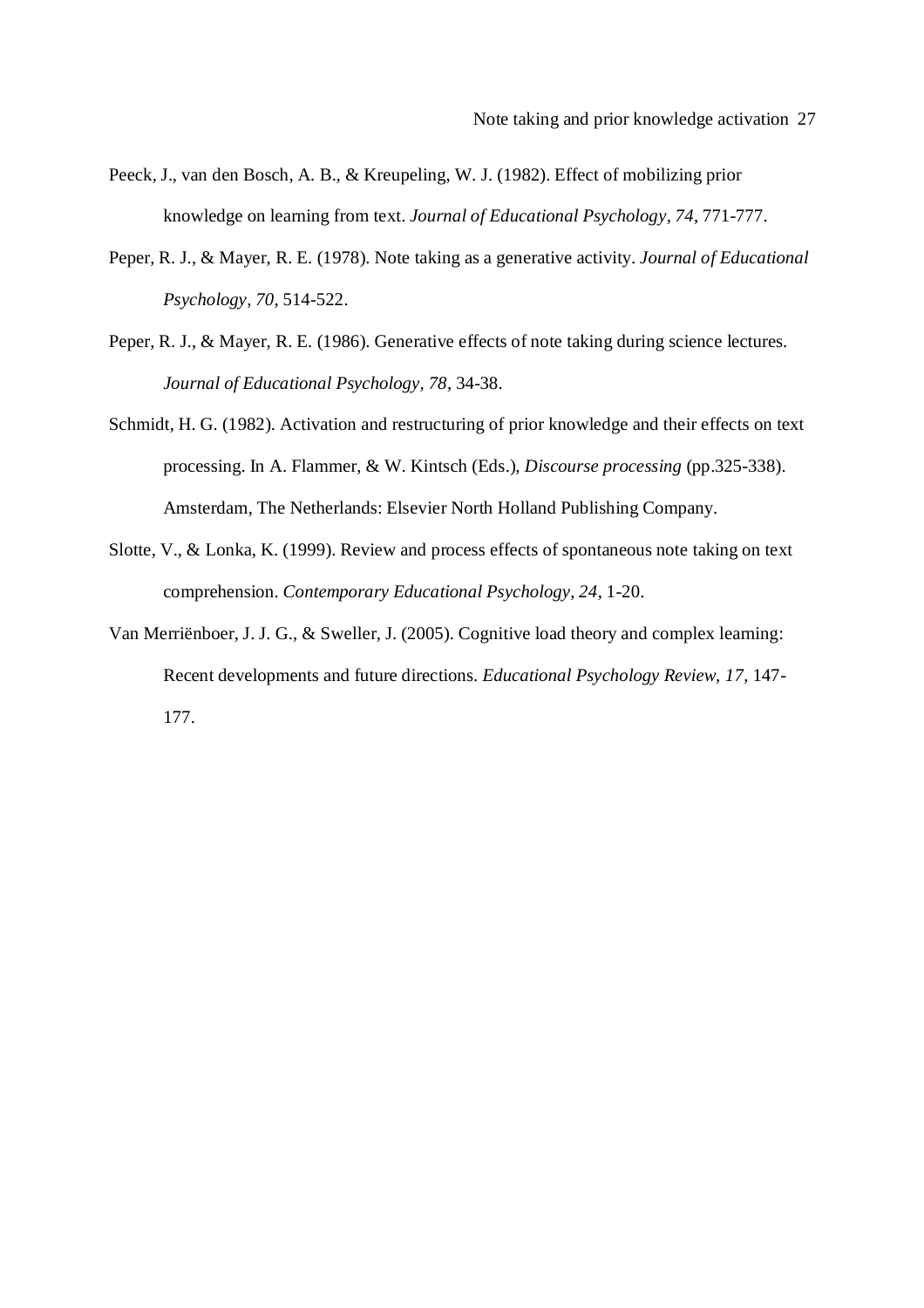# Appendix

# Types of Completion Problems

Mrs. X has diabetes. After every meal, she injects insulin in the vein of her left upper arm. What way does the insulin travel before it reaches the brain?

| Type I:                 | Type II:                 |                       |
|-------------------------|--------------------------|-----------------------|
| Complete solution steps | Rearrange solution steps | Correct solution      |
| 1) arm vein             | 1) superior vena cava    | 1) arm vein           |
| 2) superior vena cava   | 2) aorta                 | 2) superior vena cava |
| 3) right atrium         | 3) left atrium           | 3) right atrium       |
| 4) right ventricle      | 4) right ventricle       | 4) right ventricle    |
| 5) lung artery          | 5) lung artery           | 5) lung artery        |
| lungs<br>6)             | 6) lung vein             | 6) lungs              |
| 7)                      | 7) brain                 | 7) lung vein          |
| 8)                      | 8) left ventricle        | 8) left atrium        |
| 9)                      | 9) lungs                 | 9) left ventricle     |
| 10)                     | 10) right atrium         | 10) aorta             |
| 11)                     | 11) arm vein             | 11) brain             |
|                         |                          |                       |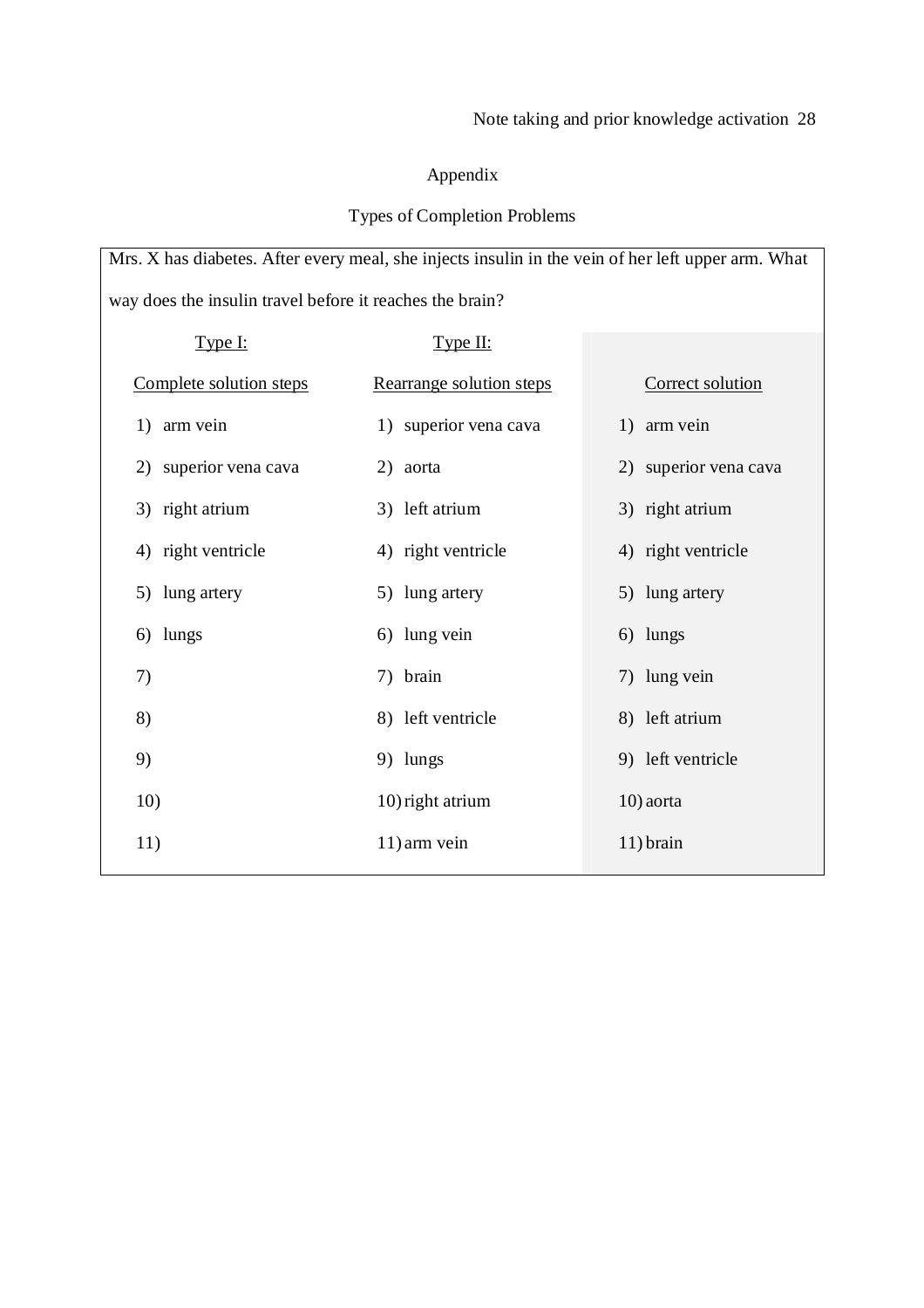# Table 1

*Means and Standard Deviations of Time-on-Task, Mental Effort, Performance, and Mental Efficiency*

|                                   | Low prior knowledge |      |                  |                          | High prior knowledge |           |              |      |
|-----------------------------------|---------------------|------|------------------|--------------------------|----------------------|-----------|--------------|------|
|                                   | No-notes            |      | <b>Notes</b>     |                          | No-notes             |           | <b>Notes</b> |      |
|                                   | M                   | SD   | $\boldsymbol{M}$ | SD                       | M                    | SD        | M            | SD   |
| Time-on-task learning phase (sec) | 111                 | 44   | 111              | 23                       | 123                  | 39        | 150          | 38   |
| Time-on-task transfer phase (sec) | 81                  | 24   | 89               | 17                       | 97                   | 33        | 111          | 27   |
| Mental effort learning phase      | 5.79                |      | $1.16$ 6.28 1.29 |                          | 5.02                 | 1.49      | 4.42         | 1.11 |
| Mental effort transfer phase      | 5.61                |      |                  | 1.49 6.59 1.26 5.42 1.30 |                      |           | 4.65         | 1.28 |
| Performance learning phase        | 3.95                | 1.99 |                  | 4.14 2.16 6.04           |                      | 1.86 7.32 |              | 1.65 |
| Performance transfer phase        | 3.49                | 1.43 |                  | 3.85 1.50                | 5.61                 | 1.78      | 6.60         | 1.60 |
| Mental efficiency transfer phase  | $-29$               | .90  | $-.62$           | .90                      | .56                  | 1.10      | 1.27         | .85  |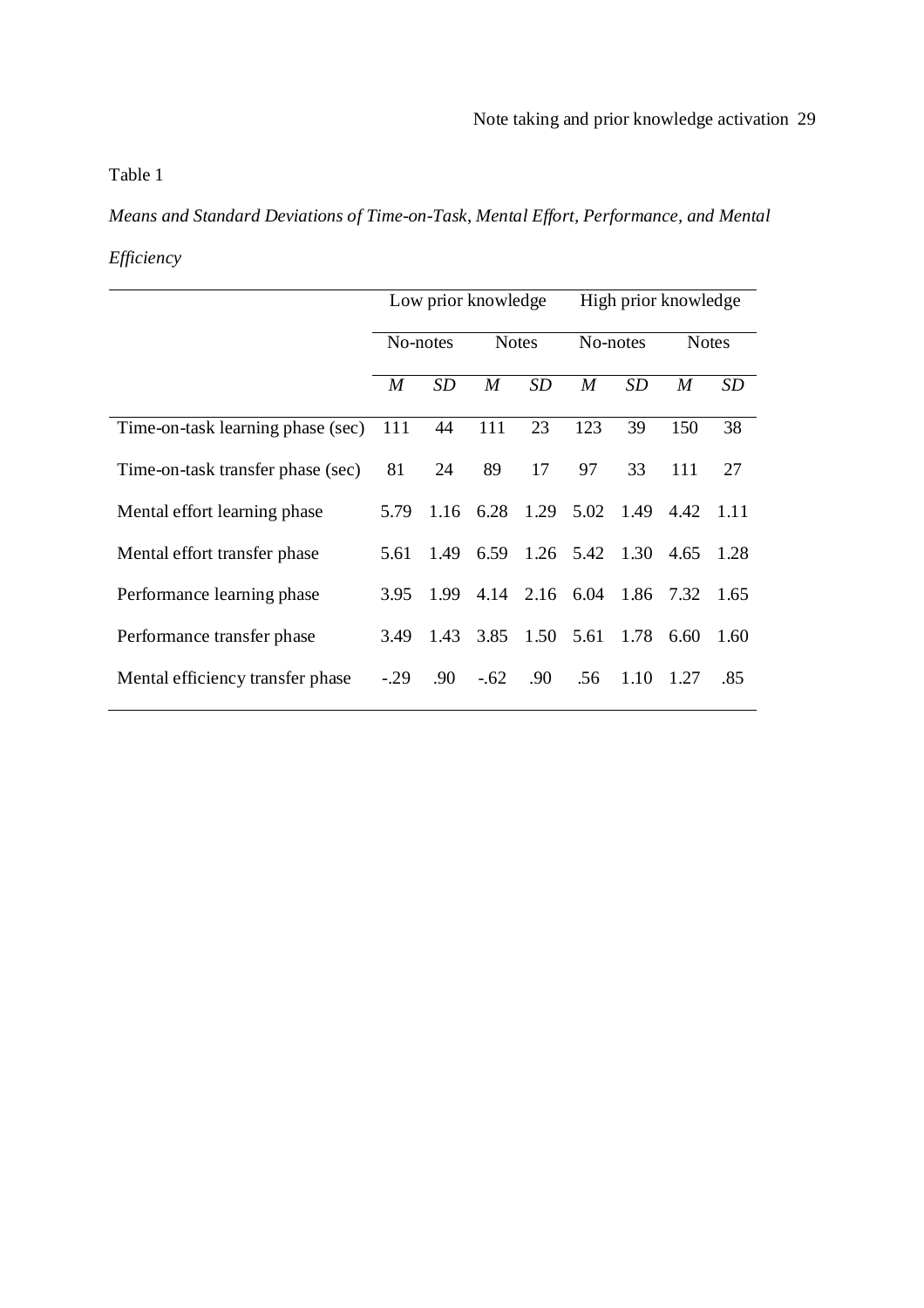# Table 2

*Means and Standard Deviations of Number of Concepts, Relations between Concepts, and Correct Relations in the Notes and Think-Aloud Protocols*

|              |                   |                           |      | Low prior knowledge group High prior knowledge group |           |  |  |
|--------------|-------------------|---------------------------|------|------------------------------------------------------|-----------|--|--|
|              |                   | $(n = 20)$                |      | $(n=11)$                                             |           |  |  |
|              |                   | $\boldsymbol{M}$          | SD   | $\boldsymbol{M}$                                     | <b>SD</b> |  |  |
|              | Concepts          | 4.30                      | 4.56 | 8.18                                                 | 6.56      |  |  |
| <b>Notes</b> | Relations         | 1.55                      | 4.57 | .45                                                  | 1.04      |  |  |
|              | Correct relations | 1.30                      | 4.01 | .27                                                  | .65       |  |  |
|              |                   | Low prior knowledge group |      | High prior knowledge group                           |           |  |  |
|              |                   | $1(n=12)$                 |      | $1(n=10)$                                            |           |  |  |
|              |                   | $\boldsymbol{M}$          | SD   | $\boldsymbol{M}$                                     | SD        |  |  |
|              | Concepts          | 7.50                      | 4.85 | 15.10                                                | 7.31      |  |  |
| Protocols    | Relations         | 2.50                      | 2.58 | 9.80                                                 | 5.37      |  |  |
|              | Correct relations | 1.25                      | 1.77 | 7.50                                                 | 5.02      |  |  |

<sup>1</sup>Based on a subset of all participants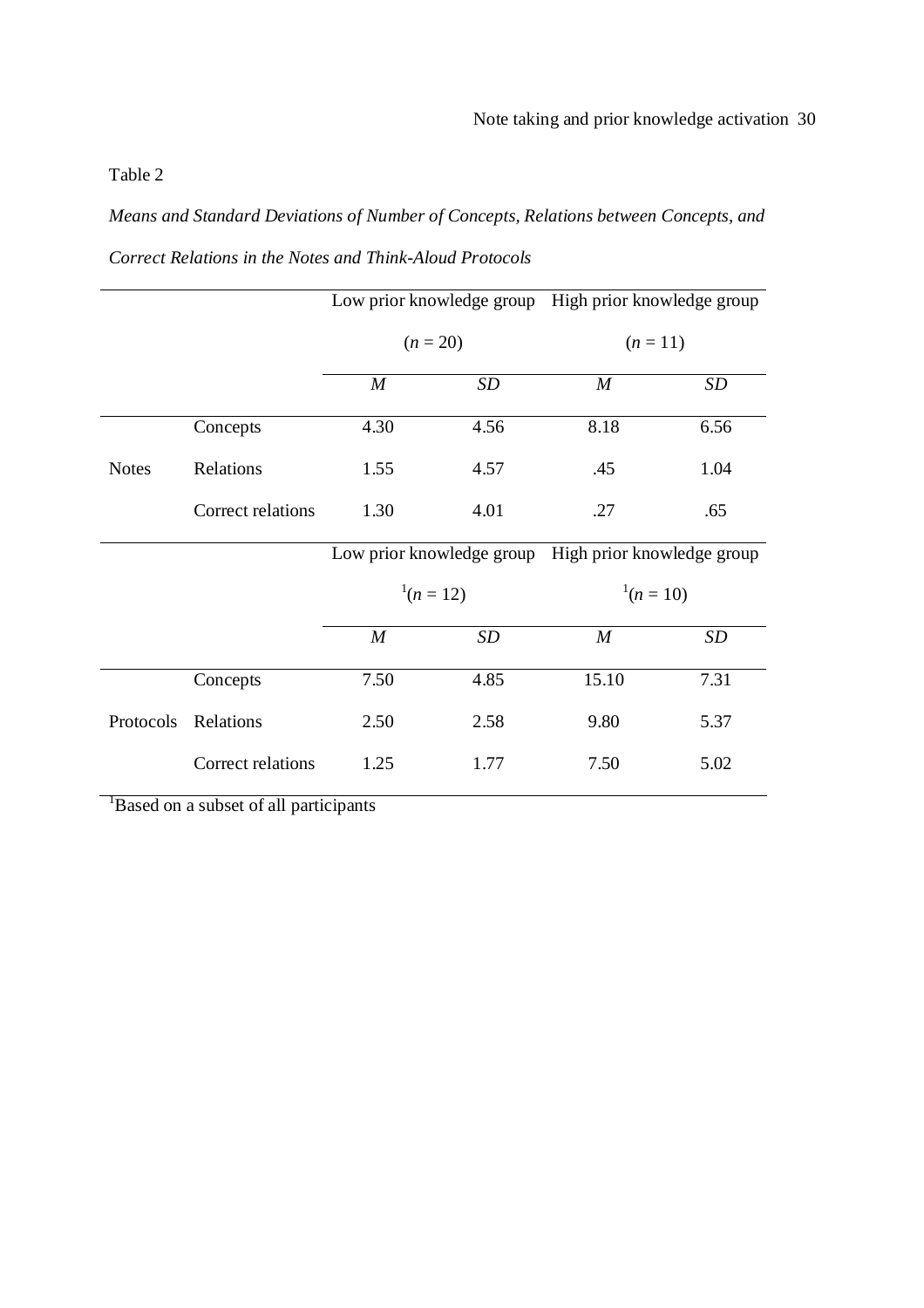# Figure captions

*Figure 1*. Picture used to activate prior knowledge about the structure of the circulatory system.

*Figure 2*. Interaction effect between level of prior knowledge and note taking for mental effort

(A) and mental efficiency (B) during transfer.

*Figure 3*. Mental efficiency per condition.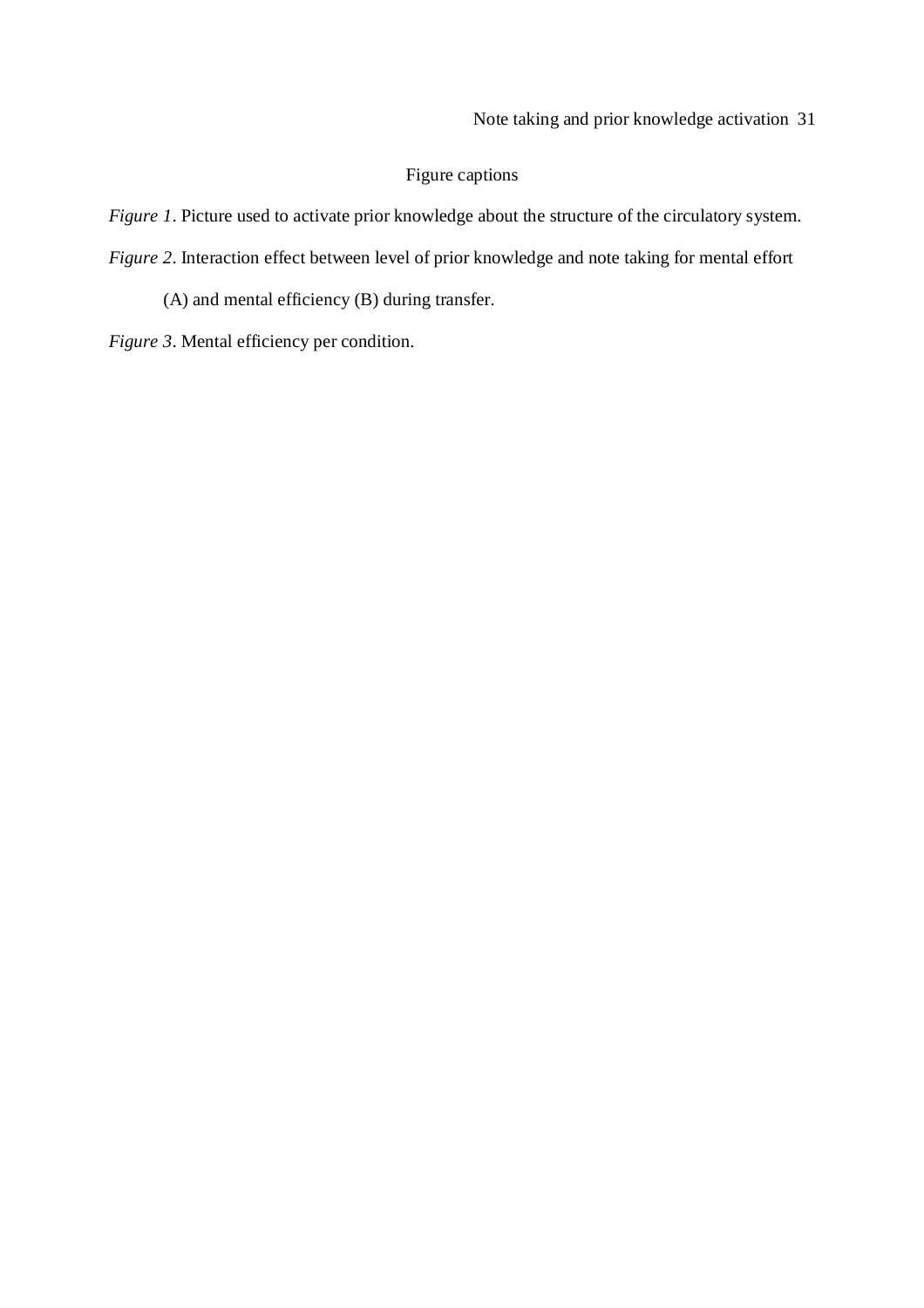# Note taking and prior knowledge activation 32



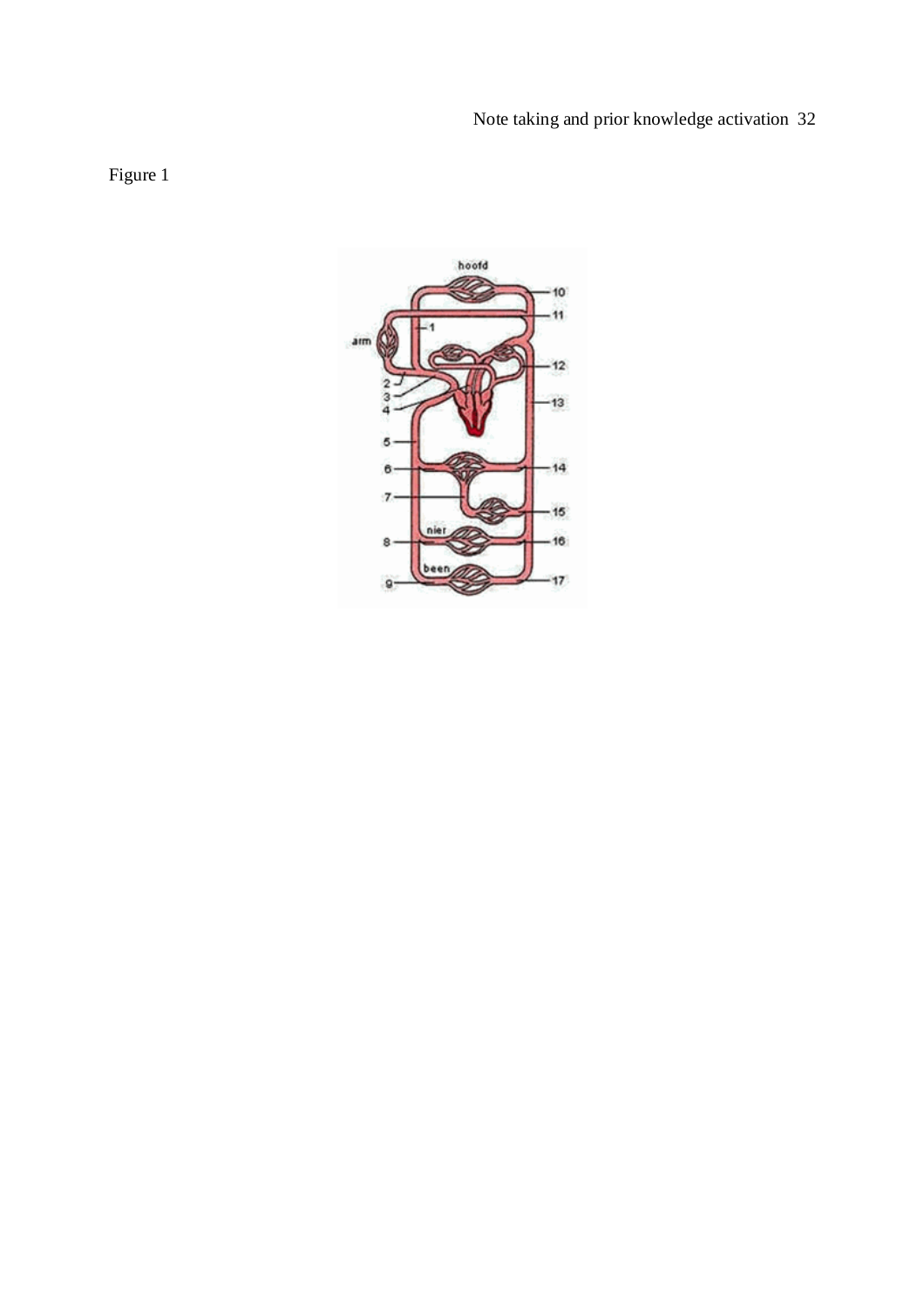# Figure 2



Figure 2A

Figure 2B